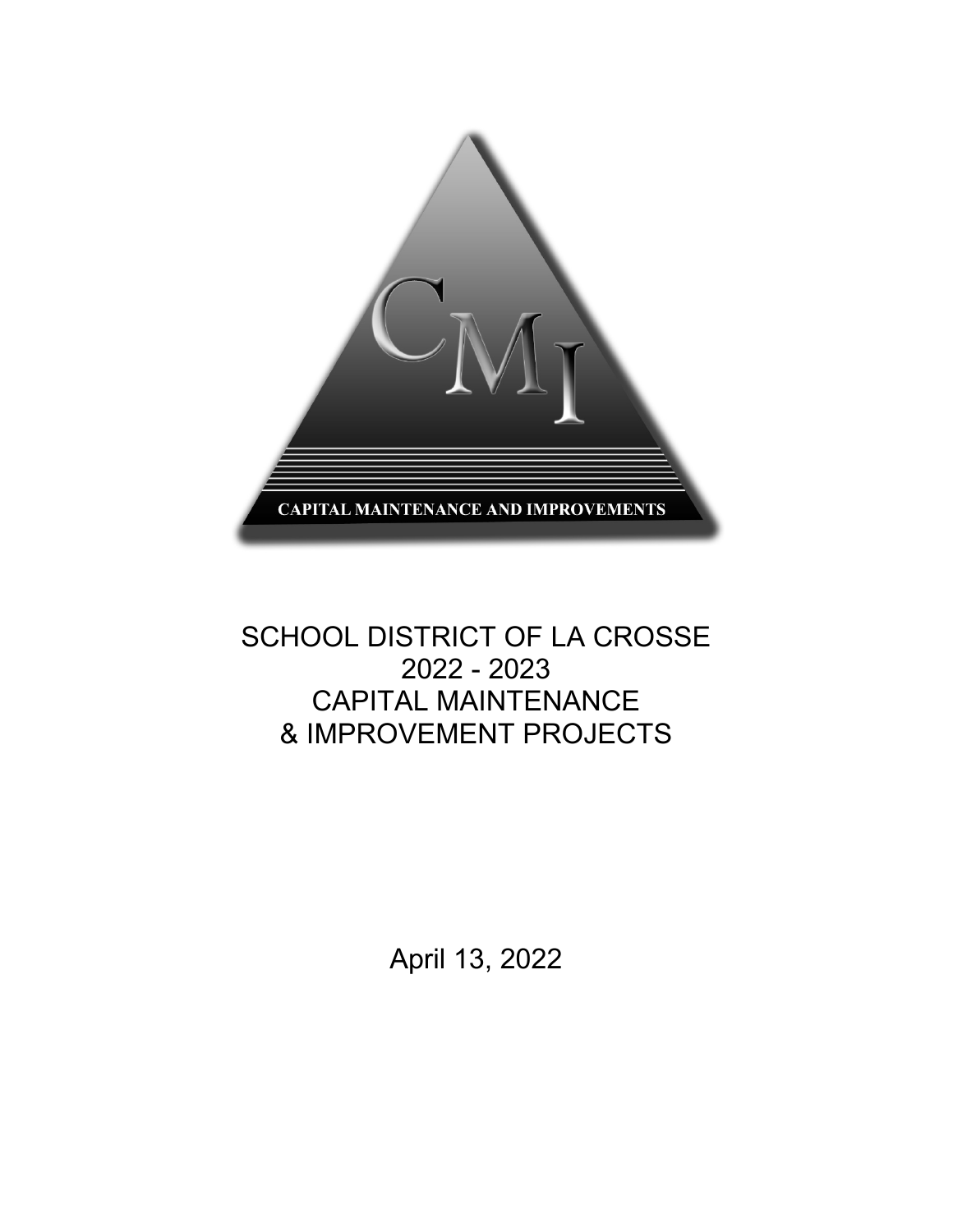#### **SCHOOL DISTRICT OF LA CROSSE**  $2022 - 2023$ **CAPITAL MAINTENANCE AND IMPROVEMENTS INDEX**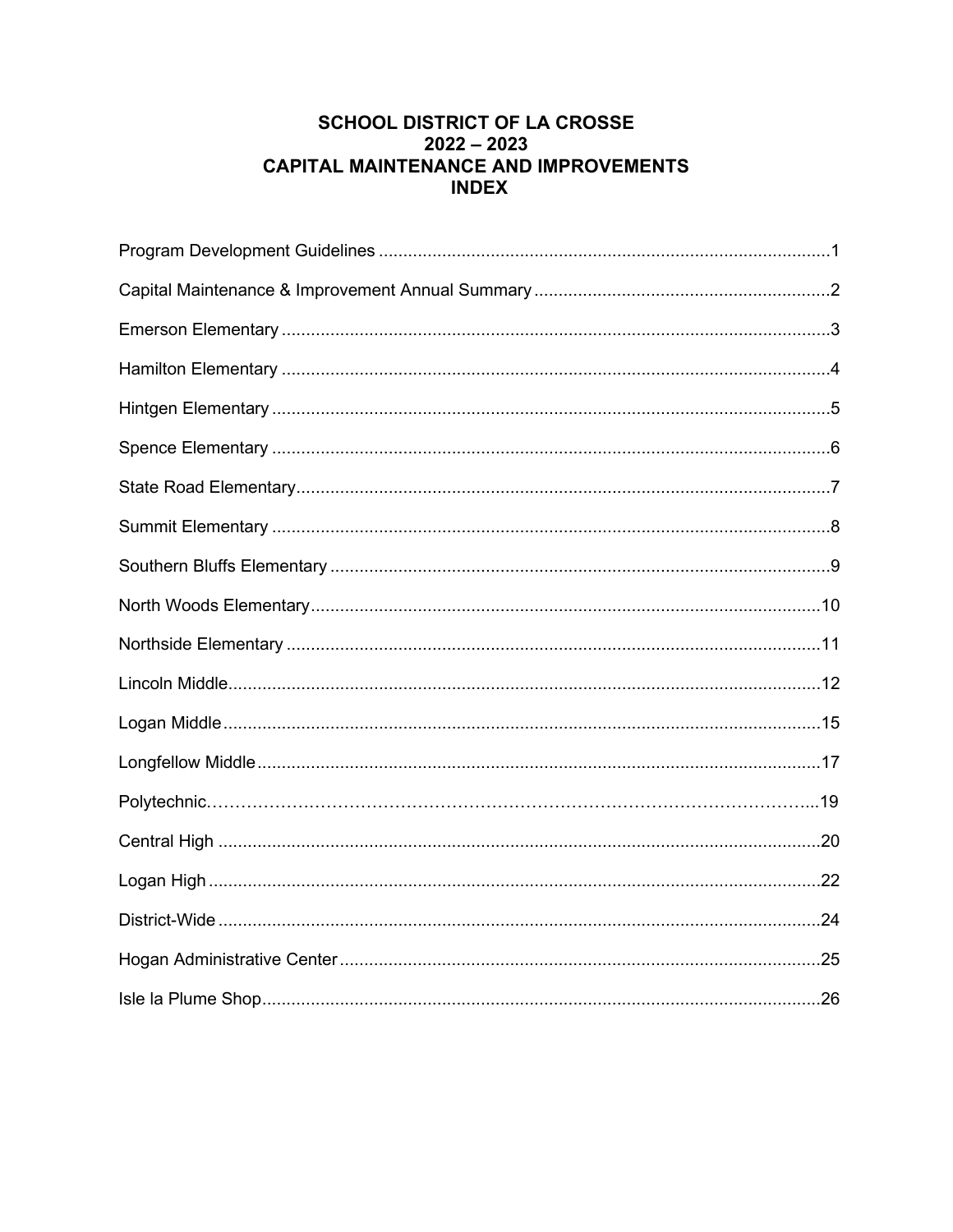#### **SCHOOL DISTRICT OF LA CROSSE 2022 - 2023 CAPITAL MAINTENANCE AND IMPROVEMENTS**

#### **PROGRAM DEVELOPMENT GUIDELINES**

#### **GOALS:**

- Audit all facilities
- Minimize facility deterioration
- Annually plan for maintenance, repair, renovation
- Continue safety & security upgrades
- Plan for short & long term improvements

#### **DECISION MAKING CRITERIA:**

- Safety & security
- Regulatory compliance
- Board initiatives
- Improve/maintain learning environment
- Consider priorities provided by individual building teams
- Consider operating costs
- Consider level of community support

#### **PROCESS:**

- Meet with Principals and Building Engineer
	- o Evaluate current projects identified in CM&I Book
	- o Discuss any potential new projects identified
	- o Prioritize the projects for their school
- Estimate any new projects identified
- Add projects to CM&I database
- Bring recommendations to Board of Education
- Design, specifications, bid & manage the project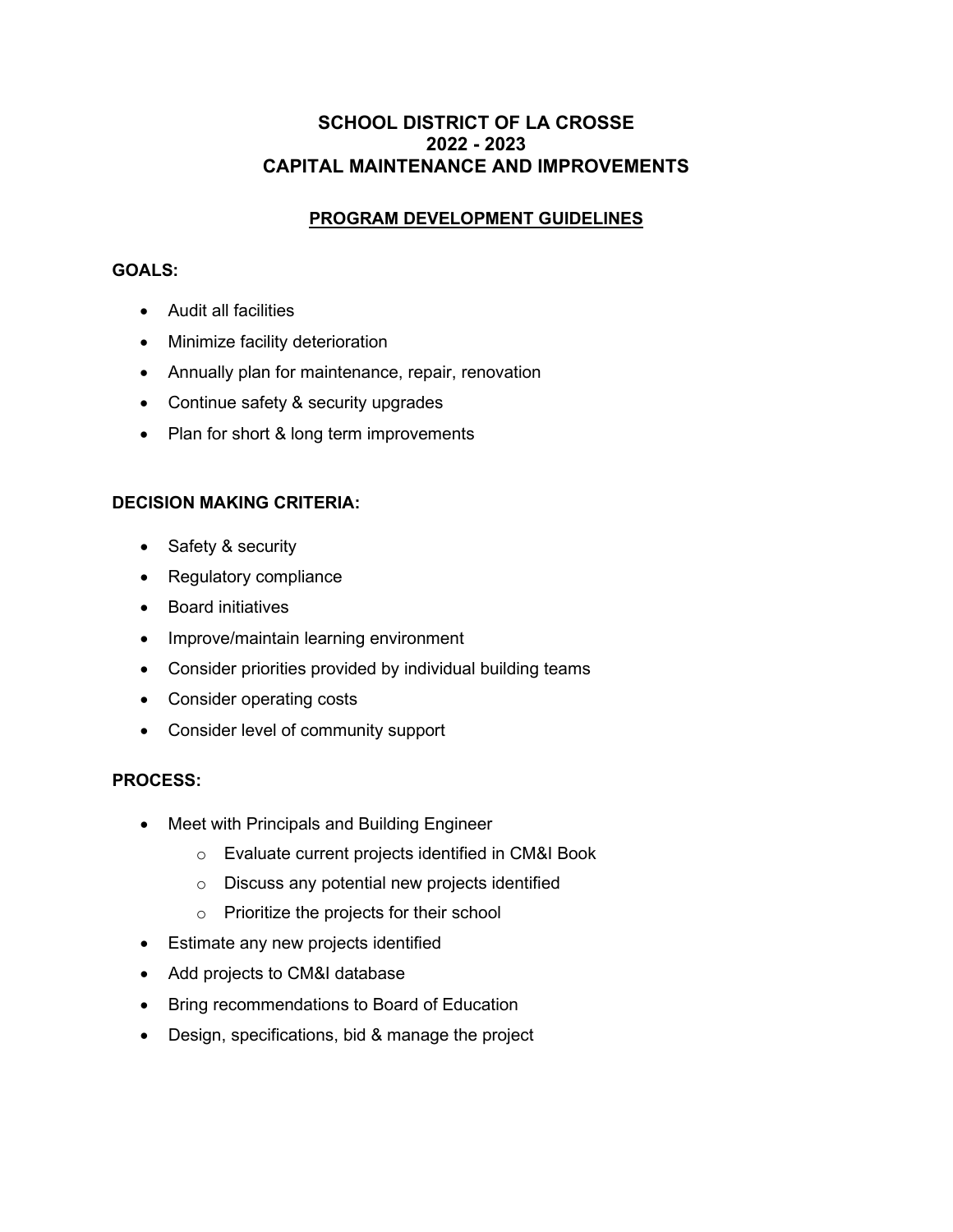# *Capital Maintenance and Improvements - Annual Summary by Building*

| <b>Building Name</b>         | 2022/2023   | 2023/2024   | 2024/2025   | 2025/2026   | 2026/2027   | <b>No Time Frame</b> |
|------------------------------|-------------|-------------|-------------|-------------|-------------|----------------------|
| <b>Emerson Elementary</b>    |             | \$161,600   | \$189,600   | \$159,262   | \$414,000   | \$1,947,875          |
| <b>Hamilton Elementary</b>   |             | \$75,294    | \$40,385    | \$20,000    | \$170,839   | \$559,317            |
| Hintgen Elementary           |             | \$146,627   | \$31,504    | \$260,400   | \$285,200   | \$948,677            |
| <b>Spence Elementary</b>     |             | \$139,989   | \$78,120    | \$78,792    | \$35,731    | \$3,449,886          |
| <b>State Road Elementary</b> |             | \$223,200   | \$260,796   | \$185,882   | \$65,100    | \$2,934,293          |
| <b>Summit Elementary</b>     |             | \$12,400    | \$680,254   | \$53,148    | \$614,315   | \$244,609            |
| Southern Bluffs Elementary   |             | \$79,759    | \$197,470   | \$73,711    | \$178,092   | \$5,860,729          |
| North Woods Elementary       |             | \$86,800    | \$59,520    | \$117,693   | \$99,200    | \$142,718            |
| Northside Elementary         |             | \$31,000    | \$18,600    | \$9,920     | \$74,400    | \$81,840             |
| Lincoln Middle               |             | \$374,480   | \$45,958    | \$305,177   | \$163,680   | \$4,533,527          |
| Logan Middle                 |             | \$51,748    | \$90,755    | \$455,571   | \$181,331   | \$4,888,255          |
| Longfellow Middle            |             | \$293,905   | \$77,500    | \$464,463   | \$477,664   | \$4,911,803          |
| Polytechnic                  |             | \$24,800    |             |             |             | \$310,000            |
| Central High                 | \$1,212,500 | \$196,774   | \$132,826   | \$45,880    | \$85,799    | \$28,792,417         |
| Logan High                   |             | \$306,748   | \$132,379   | \$384,616   | \$67,086    | \$25,347,556         |
| District-Wide                |             | \$93,000    | \$93,000    | \$93,000    | \$93,000    |                      |
| Hogan Administrative Center  |             |             |             |             |             | \$5,748,992          |
| Shop                         |             |             |             |             |             | \$54,916             |
| <b>Total</b>                 | \$1,212,500 | \$2,298,123 | \$2,128,667 | \$2,707,514 | \$3,005,436 | \$90,757,409         |

*Grand Total: \$102,109,649*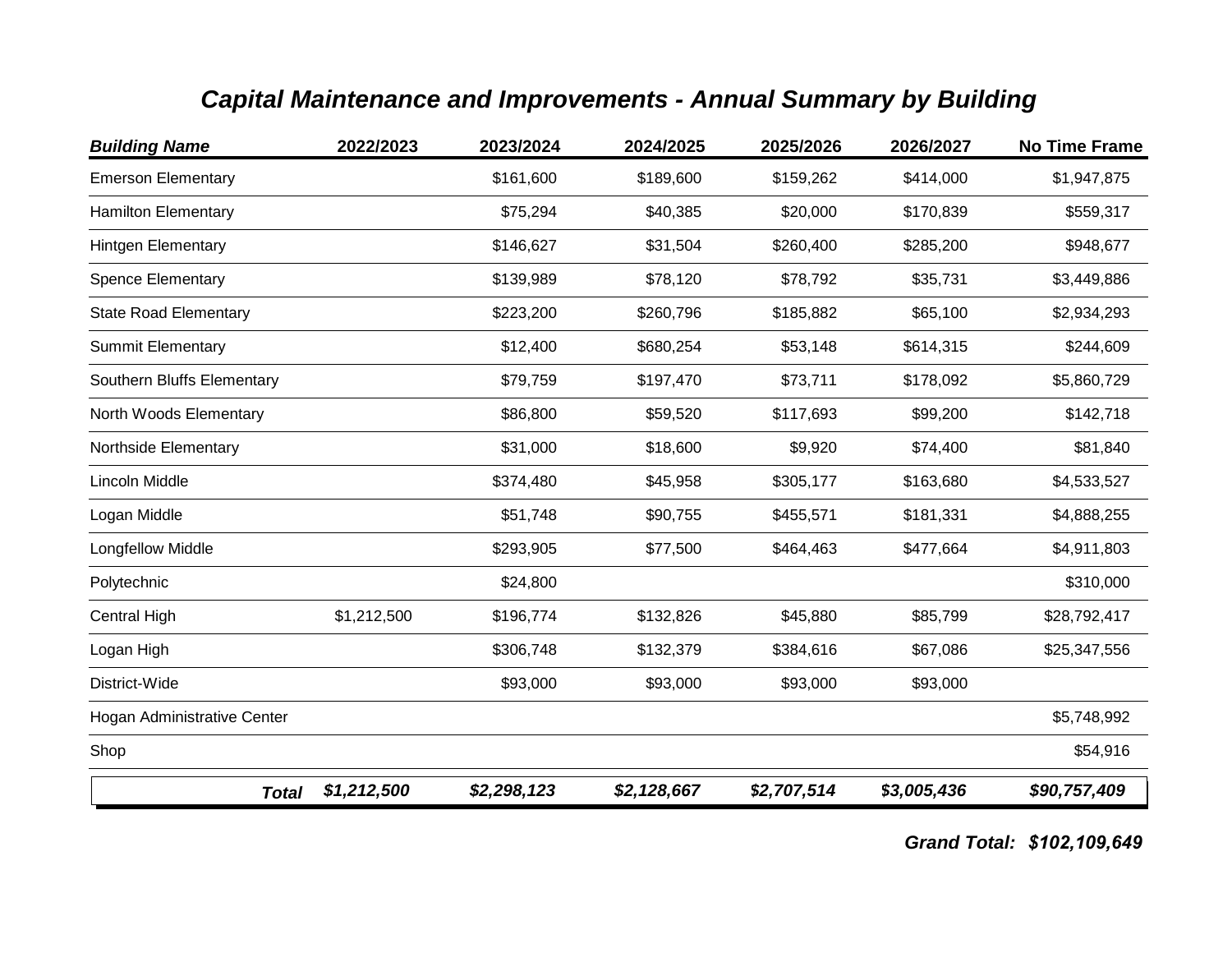|         | <b>Emerson Elementary</b>                                 |                        | <b>Projected Cost</b> |
|---------|-----------------------------------------------------------|------------------------|-----------------------|
|         | <b>Budget Year: 2023/2024</b>                             |                        |                       |
| 101-048 | Tuckpoint and repair limestone                            |                        | \$99,600              |
| 101-318 | Revamp visitor parking at front entrance                  |                        | \$62,000              |
|         |                                                           | Subtotal =             | \$161,600             |
|         | <b>Budget Year: 2024/2025</b>                             |                        |                       |
| 101-019 | Replace classroom doors                                   |                        | \$140,000             |
| 101-313 | Replace windows in gym                                    |                        | \$31,000              |
| 101-320 | Paint lockers                                             |                        | \$18,600              |
|         |                                                           | Subtotal =             | \$189,600             |
|         | <b>Budget Year: 2025/2026</b>                             |                        |                       |
| 101-022 | Replace casework in classrooms                            |                        | \$149,300             |
| 101-078 | Install on demand hot water heaters                       |                        | \$9,962               |
|         |                                                           | Subtotal =             | \$159,262             |
|         | <b>Budget Year: 2026/2027</b>                             |                        |                       |
| 103-327 | Replace VCT flooring                                      |                        | \$225,000             |
| 103-334 | <b>LED lighting</b>                                       |                        | \$127,000             |
| 103-335 | Replace ceilings                                          |                        | \$62,000              |
|         |                                                           | Subtotal =             | \$414,000             |
|         | <b>Budget Year: No Time Frame</b>                         |                        |                       |
| 101-005 | Replace parking lot                                       |                        | \$421,600             |
| 101-021 | Add receiving/site equipment storage addition             |                        | \$124,325             |
| 101-051 | Add sound panels to cafeteria                             |                        | \$6,449               |
| 101-064 | Replace and add space to storage shed (double the size)   |                        | \$20,844              |
| 101-074 | Add water and fence to playground inside the circle drive |                        | \$19,158              |
| 101-300 | Replace deteriorated lintels                              |                        | \$228,706             |
| 101-302 | Add window to cafeteria                                   |                        | \$34,075              |
| 101-307 | Add electricity to the shed                               |                        | \$2,480               |
| 103-330 | Replace Aluminum storefront/windows                       |                        | \$150,040             |
| 103-331 | Replace galvanized piping with copper                     |                        | \$144,000             |
| 103-332 | Rreplace sanitary piping with PVC                         |                        | \$200,000             |
| 103-333 | Replace classroom sinks                                   |                        | \$54,000              |
| 103-336 | Replace isolation valves                                  |                        | \$40,000              |
| 103-337 | Replace storm piping with PVC                             |                        | \$150,040             |
| 103-338 | Remodel restrooms                                         |                        | \$276,520             |
| 103-339 | Replace grease trap in kitchen                            |                        | \$17,360              |
| 103-340 | Replace hot water system and extend piping                |                        | \$58,280              |
|         |                                                           | Subtotal = \$1,947,875 |                       |

**Grand Total = \$2,872,336**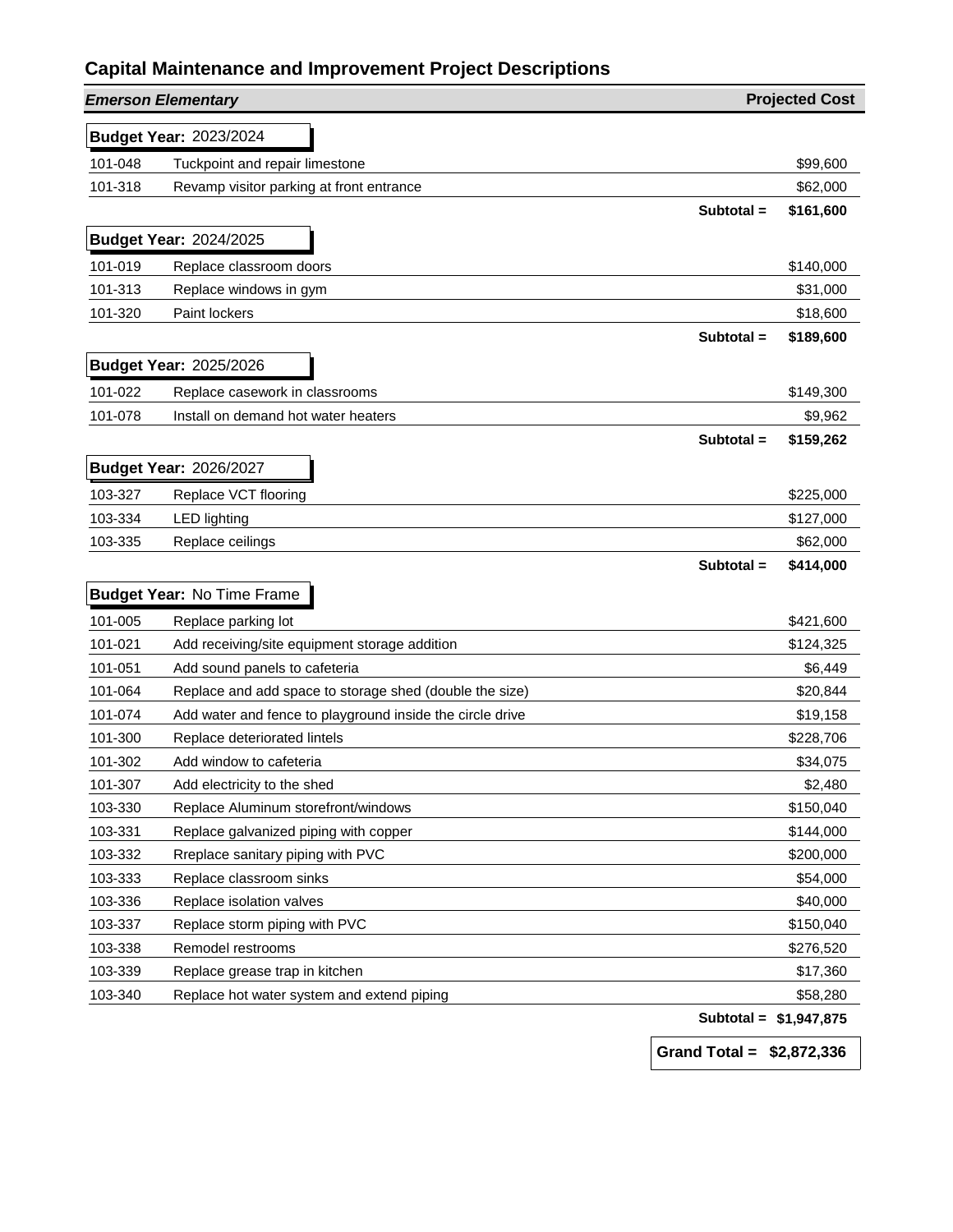|         | <b>Hamilton Elementary</b>                      |                      | <b>Projected Cost</b> |
|---------|-------------------------------------------------|----------------------|-----------------------|
|         | <b>Budget Year: 2023/2024</b>                   |                      |                       |
| 103-009 | Replace 2nd floor classroom ceilings/lighting   |                      | \$75,294              |
|         |                                                 | Subtotal $=$         | \$75,294              |
|         | <b>Budget Year: 2024/2025</b>                   |                      |                       |
| 103-301 | Replace exterior doors                          |                      | \$40,385              |
|         |                                                 | Subtotal $=$         | \$40,385              |
|         | <b>Budget Year: 2025/2026</b>                   |                      |                       |
| 103-038 | Replace flooring in rooms 106, 112, 113, 121    |                      | \$20,000              |
|         |                                                 | Subtotal =           | \$20,000              |
|         | <b>Budget Year: 2026/2027</b>                   |                      |                       |
| 103-035 | Replace casework in first floor classrooms      |                      | \$74,594              |
| 103-073 | Replace faucets in classrooms                   |                      | \$21,650              |
| 103-329 | Replace casework in 2nd floor classrooms        |                      | \$74,595              |
|         |                                                 | Subtotal $=$         | \$170,839             |
|         | <b>Budget Year: No Time Frame</b>               |                      |                       |
| 103-012 | Replace windows with thermal units              |                      | \$403,000             |
| 103-041 | Replace lockers                                 |                      | \$72,558              |
| 103-044 | Tuck-point building                             |                      | \$9,360               |
| 103-318 | Replace playground equipment fall zone material |                      | \$74,400              |
|         |                                                 | Subtotal =           | \$559,317             |
|         |                                                 | <b>Grand Total =</b> | \$865,835             |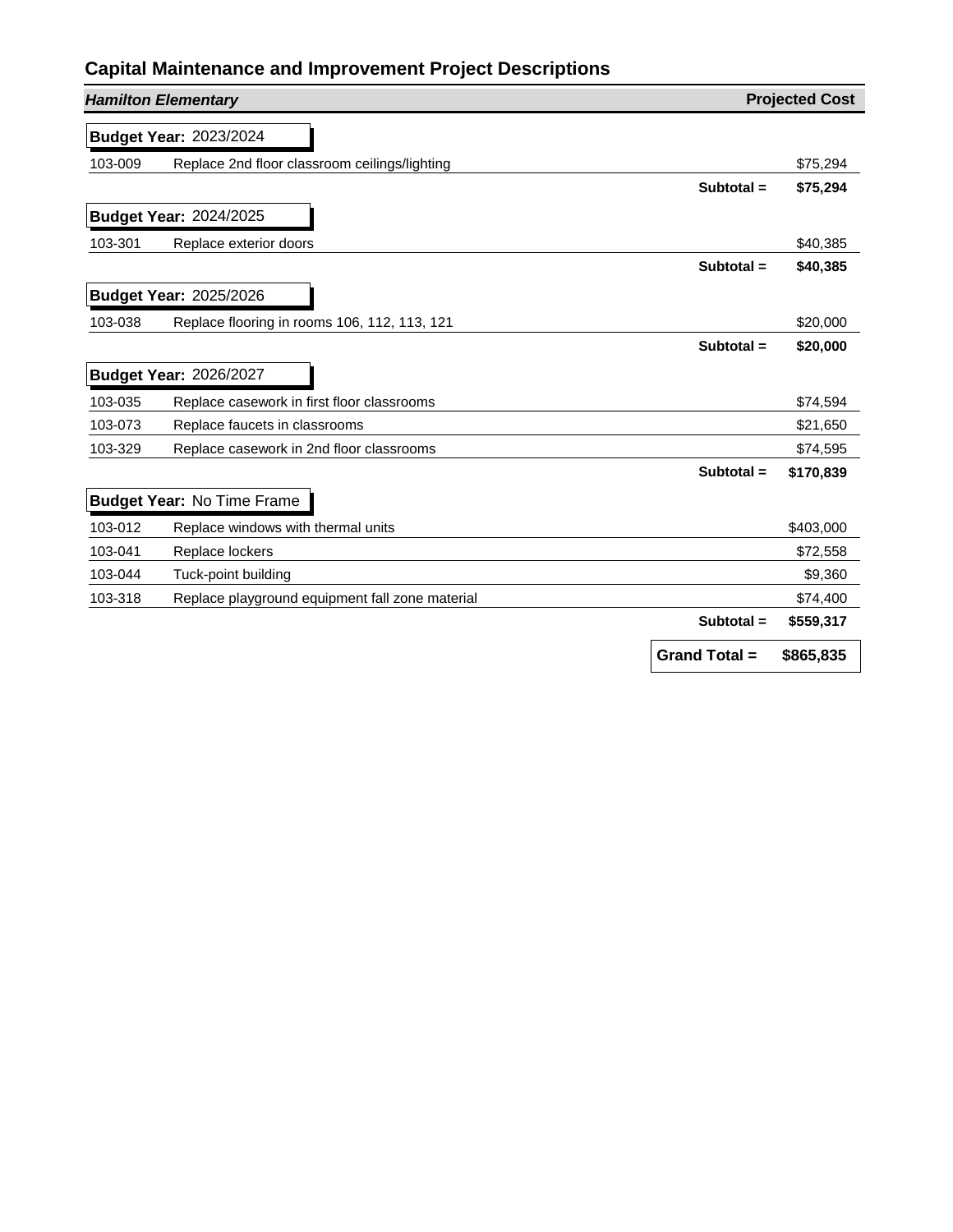| <b>Hintgen Elementary</b> |                                                        |                            | <b>Projected Cost</b> |
|---------------------------|--------------------------------------------------------|----------------------------|-----------------------|
|                           | <b>Budget Year: 2023/2024</b>                          |                            |                       |
| 104-007                   | Install student lockers                                |                            | \$111,863             |
| 104-301                   | Install energy efficient doors to playground           |                            | \$34,765              |
|                           |                                                        | Subtotal $=$               | \$146,627             |
|                           | <b>Budget Year: 2024/2025</b>                          |                            |                       |
| 104-011                   | Install divider wall between 5th grade rooms 132 & 133 |                            | \$5,504               |
| 104-306                   | Replace 13 cafeteria tables                            |                            | \$26,000              |
|                           |                                                        | Subtotal =                 | \$31,504              |
|                           | <b>Budget Year: 2025/2026</b>                          |                            |                       |
| 104-015                   | Replace casswork in classrooms south hallway           |                            | \$93,000              |
| 104-322                   | Replace casework in classrooms on north hallway        |                            | \$167,400             |
|                           |                                                        | Subtotal =                 | \$260,400             |
|                           | <b>Budget Year: 2026/2027</b>                          |                            |                       |
| 104-323                   | Replace chiller                                        |                            | \$285,200             |
|                           |                                                        | Subtotal =                 | \$285,200             |
|                           | <b>Budget Year: No Time Frame</b>                      |                            |                       |
| 104-008                   | Replace 2 folding walls - rooms 115/116 and 127/129    |                            | \$81,001              |
| 104-010                   | Enclosure walls at dumpsters                           |                            | \$11,725              |
| 104-016                   | Add wall benches at east exterior                      |                            | \$2,820               |
| 104-017                   | Expand field-sprinkling system                         |                            | \$7,100               |
| 104-018                   | Four classroom addition                                |                            | \$831,151             |
| 104-319                   | Add outdoor storage                                    |                            | \$14,880              |
|                           |                                                        | Subtotal =                 | \$948,677             |
|                           |                                                        | Grand Total = $$1,672,409$ |                       |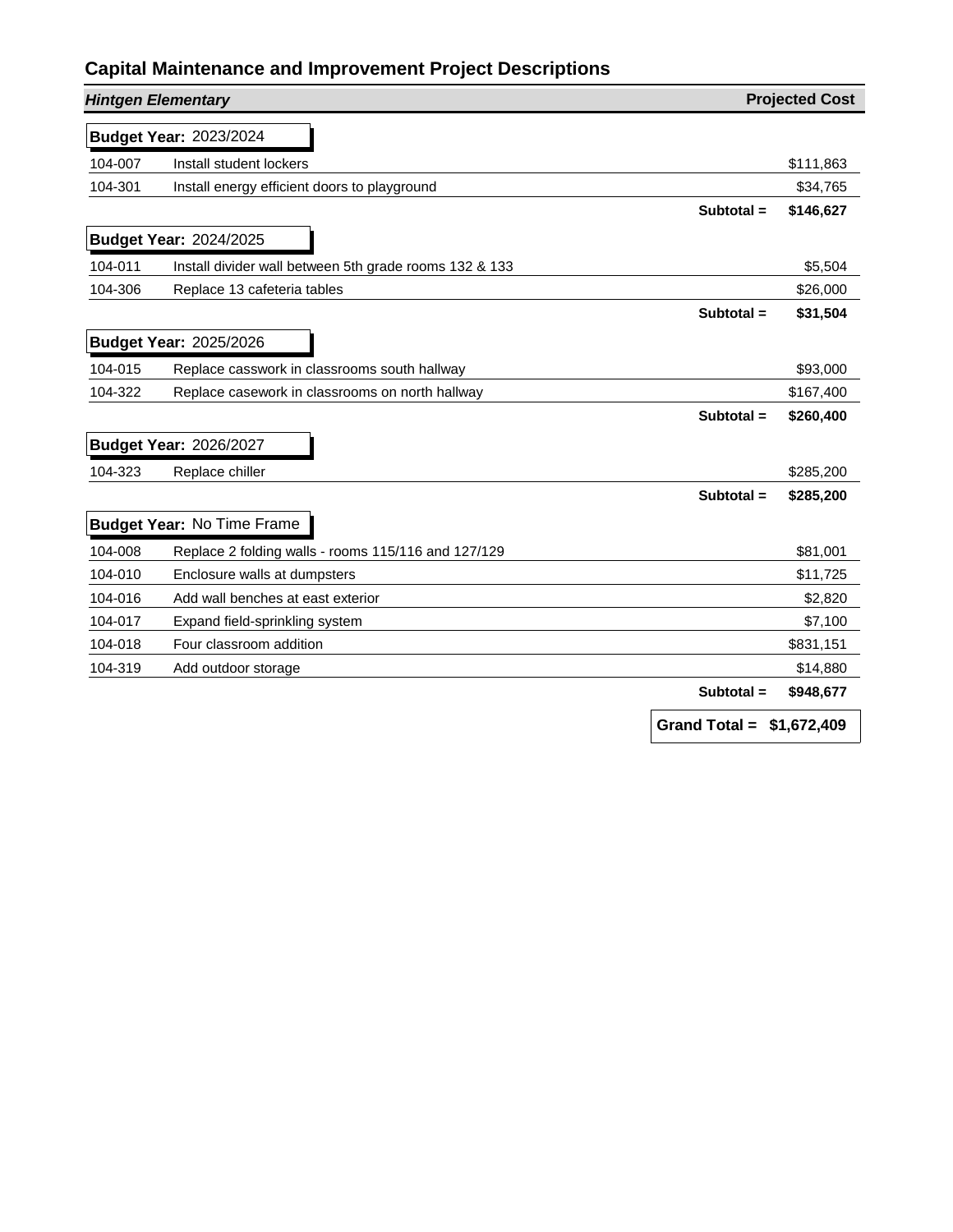| <b>Spence Elementary</b> |                                                                   |            | <b>Projected Cost</b>  |
|--------------------------|-------------------------------------------------------------------|------------|------------------------|
|                          | <b>Budget Year: 2023/2024</b>                                     |            |                        |
| 106-037                  | Replace roof 16 & 17                                              |            | \$139,989              |
|                          |                                                                   | Subtotal = | \$139,989              |
|                          | <b>Budget Year: 2024/2025</b>                                     |            |                        |
| 106-316                  | Replace hallway flooring                                          |            | \$78,120               |
|                          |                                                                   | Subtotal = | \$78,120               |
|                          |                                                                   |            |                        |
|                          | <b>Budget Year: 2025/2026</b>                                     |            |                        |
| 106-301                  | Replace existing doors with energy efficient aluminum doors       |            | \$78,792               |
|                          |                                                                   | Subtotal = | \$78,792               |
|                          | <b>Budget Year: 2026/2027</b>                                     |            |                        |
| 106-306                  | Add 6 in-wall and 9 portable lunch tables                         |            | \$35,731               |
|                          |                                                                   | Subtotal = | \$35,731               |
|                          | <b>Budget Year: No Time Frame</b>                                 |            |                        |
| 106-008                  | Three classroom additions                                         |            | \$683,941              |
| 106-036                  | Replace west playground paving                                    |            | \$145,805              |
| 106-300                  | Replace E.I.F.S. wall cladding system                             |            | \$212,347              |
| 106-302                  | Deconstruct brick masonry walls at areas of brick spall           |            | \$77,537               |
| 106-303                  | Replace brick and install new air barrier with flashing and weeps |            | \$234,494              |
| 106-307                  | Replace doors in cafeteria kitchen                                |            | \$26,165               |
| 106-314                  | Replace classroom sinks                                           |            | \$67,580               |
| 106-319                  | Replace casework in classrooms                                    |            | \$148,800              |
| 106-322                  | Add indoor storage by east receiving doors                        |            | \$62,000               |
| 106-335                  | Replace parking lot                                               |            | \$480,000              |
| 106-336                  | Replace wood doors                                                |            | \$130,200              |
| 106-337                  | Replace VCT flooring                                              |            | \$136,400              |
| 106-338                  | Replace ceilings                                                  |            | \$67,500               |
| 106-339                  | Replace gym floor                                                 |            | \$42,160               |
| 106-341                  | Replace aluminum storefront/window                                |            | \$48,360               |
| 106-342                  | Replace above floor galvanized piping with copper                 |            | \$150,000              |
| 106-343                  | Replace below floor galvanized piping with pvc                    |            | \$120,000              |
| 106-344                  | Replace above ground galvanized piping with pvc                   |            | \$50,000               |
| 106-345                  | Replace grease trap in kitchen                                    |            | \$17,360               |
| 106-346                  | Replace above floor storm piping with PVC                         |            | \$50,000               |
| 106-347                  | LED lighting replacement                                          |            | \$180,544              |
| 106-348                  | Replace rooftop AHU                                               |            | \$62,000               |
| 106-349                  | Replace hot water system and piping                               |            | \$57,536               |
| 106-350                  | Replace isolation valves                                          |            | \$40,000               |
| 106-351                  | Exterior door replacement                                         |            | \$14,136               |
| 106-352                  | Bi-polar ionization added to AHU                                  |            | \$70,000               |
| 106-353                  | Install emergency generator                                       |            | \$75,020               |
|                          |                                                                   |            | Subtotal = \$3,449,886 |

**Grand Total = \$3,782,518**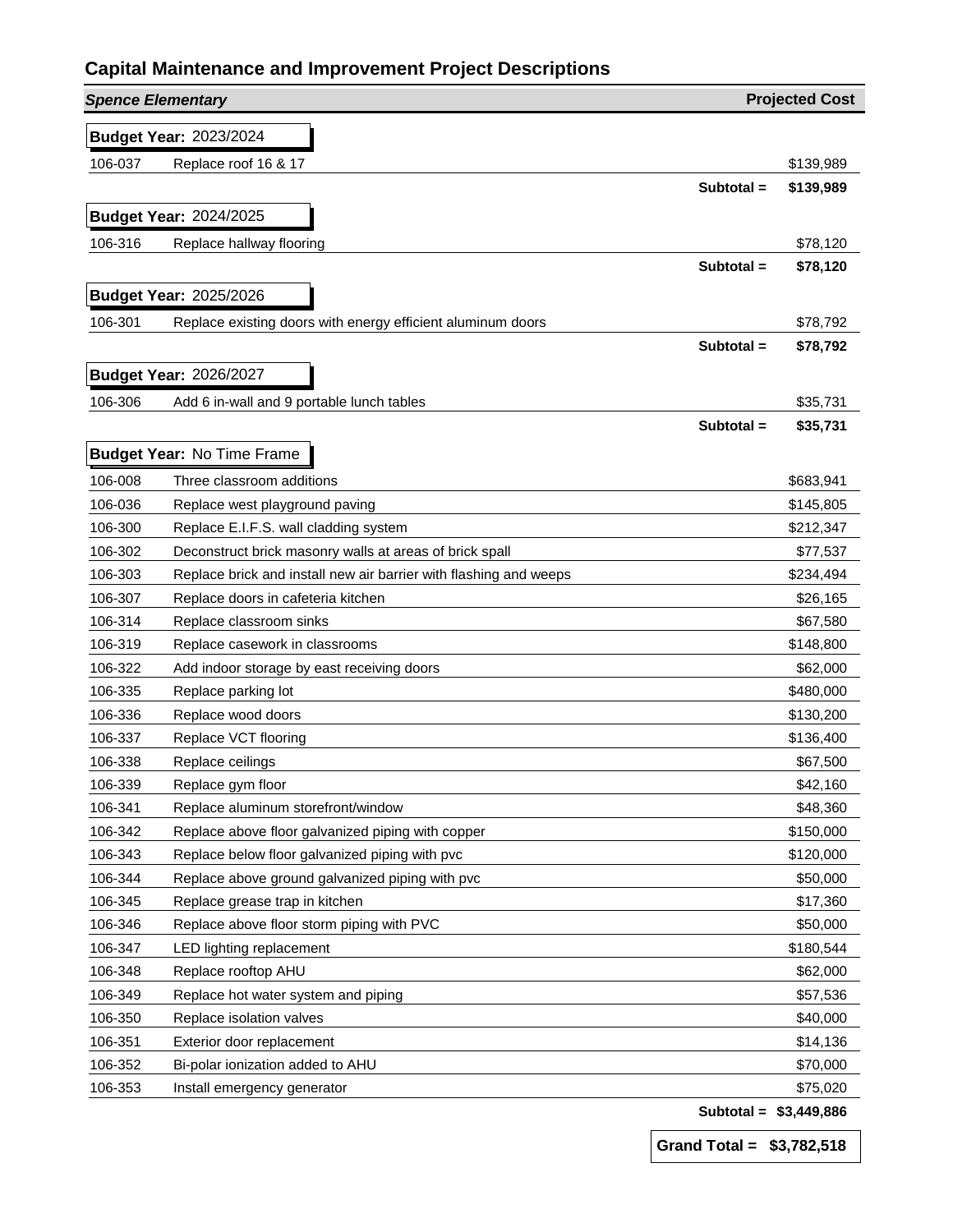|         | <b>State Road Elementary</b>             |                            | <b>Projected Cost</b> |
|---------|------------------------------------------|----------------------------|-----------------------|
|         | <b>Budget Year: 2023/2024</b>            |                            |                       |
| 107-038 | Replace roof 1                           |                            | \$161,200             |
| 107-326 | <b>Create Staff restroom</b>             |                            | \$62,000              |
|         |                                          | Subtotal =                 | \$223,200             |
|         | <b>Budget Year: 2024/2025</b>            |                            |                       |
| 107-051 | Replace roofs 2,5,6,13                   |                            | \$149,196             |
| 107-322 | Replace windows on West addition         |                            | \$111,600             |
|         |                                          | Subtotal =                 | \$260,796             |
|         | <b>Budget Year: 2025/2026</b>            |                            |                       |
| 107-301 | Replace exterior doors                   |                            | \$54,560              |
| 107-304 | Replace casework in classrooms           |                            | \$131,322             |
|         |                                          | Subtotal =                 | \$185,882             |
|         | <b>Budget Year: 2026/2027</b>            |                            |                       |
| 107-302 | Clean, Caulk and waterproof brick        |                            | \$21,700              |
| 107-316 | Remodel second floor restrooms           |                            | \$43,400              |
|         |                                          | Subtotal =                 | \$65,100              |
|         | <b>Budget Year: No Time Frame</b>        |                            |                       |
| 107-050 | Add protective shelter to south entrance |                            | \$36,783              |
| 107-303 | Replace east wing classroom ceilings     |                            | \$50,833              |
| 107-305 | Replace 1st floor restroom fixtures      |                            | \$13,277              |
| 107-318 | Add above storage to 6 classrooms        |                            | \$6,200               |
| 107-324 | Replace chiller                          |                            | \$223,200             |
| 107-325 | Gym addition                             |                            | \$2,604,000           |
|         |                                          | Subtotal $=$               | \$2,934,293           |
|         |                                          | Grand Total = $$3,669,270$ |                       |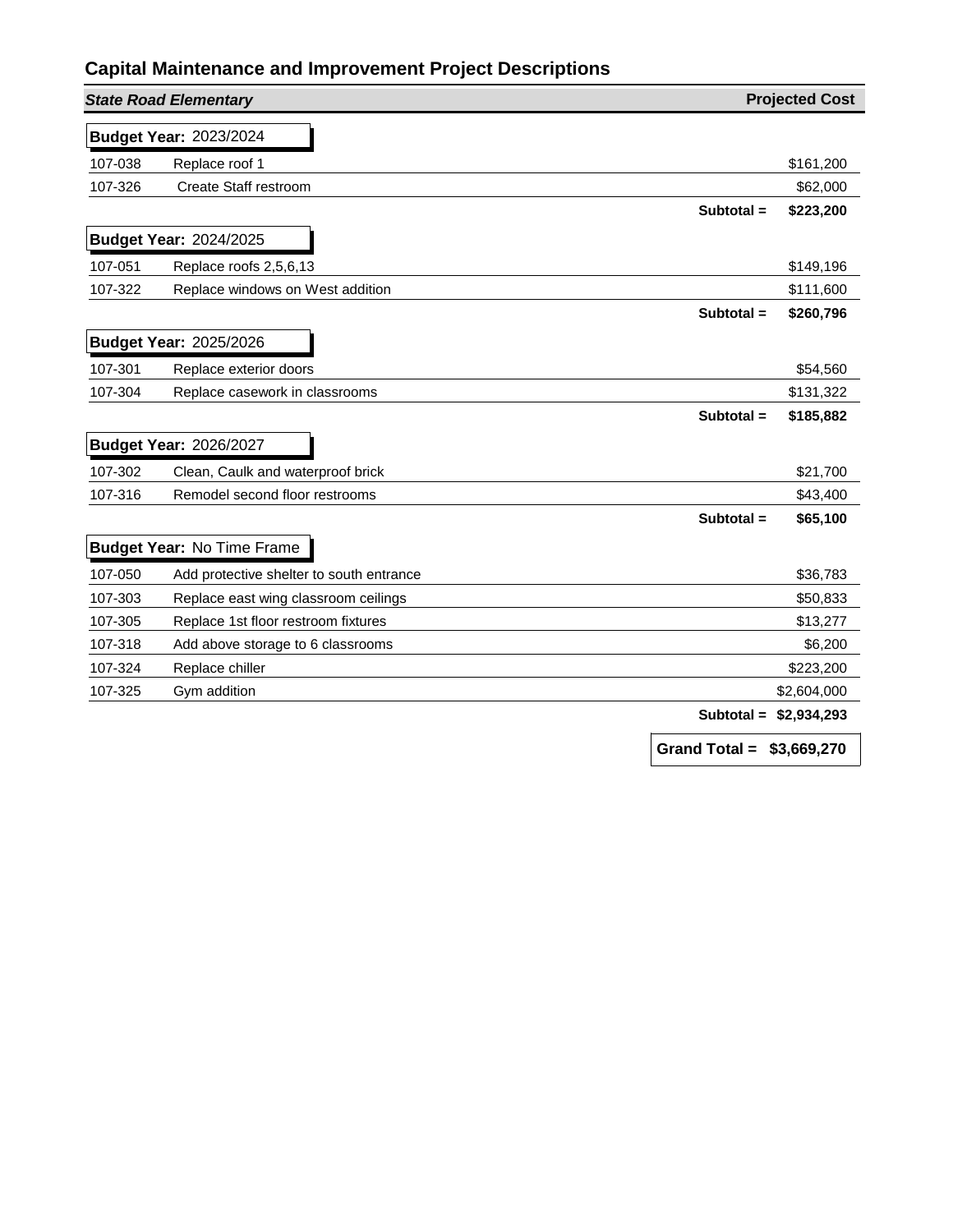| <b>Summit Elementary</b> |                                                |                            | <b>Projected Cost</b> |
|--------------------------|------------------------------------------------|----------------------------|-----------------------|
|                          | <b>Budget Year: 2023/2024</b>                  |                            |                       |
| 108-071                  | Replace flooring in rooms 124, 125, 127, & 129 |                            | \$12,400              |
|                          |                                                | Subtotal $=$               | \$12,400              |
|                          | <b>Budget Year: 2024/2025</b>                  |                            |                       |
|                          |                                                |                            |                       |
| 108-013                  | Replace casework in classrooms                 |                            | \$223,934             |
| 108-066                  | Replace roof 1                                 |                            | \$372,000             |
| 108-067                  | Replace roof 2                                 |                            | \$84,320              |
|                          |                                                | Subtotal =                 | \$680,254             |
|                          | <b>Budget Year: 2025/2026</b>                  |                            |                       |
| 108-014                  | Replace flooring in west corridor              |                            | \$37,152              |
| 108-056                  | Replace LMC flooring                           |                            | \$15,996              |
|                          |                                                | Subtotal =                 | \$53,148              |
|                          | <b>Budget Year: 2026/2027</b>                  |                            |                       |
| 108-031                  | Replace paving areas 3 and 4                   |                            | \$558,481             |
| 108-041                  | Replace paving along the building              |                            | \$55,834              |
|                          |                                                | Subtotal =                 | \$614,315             |
|                          |                                                |                            |                       |
|                          | <b>Budget Year: No Time Frame</b>              |                            |                       |
| 108-008                  | Replace cafeteria doors                        |                            | \$10,000              |
| 108-048                  | Add expansion joints in floor                  |                            | \$3,193               |
| 108-050                  | Add floor sinks to custodial closets           |                            | \$1,533               |
| 108-052                  | Paint lockers                                  |                            | \$19,084              |
| 108-070                  | Remodel Health Room                            |                            | \$134,540             |
| 108-072                  | Replace exterior doors (4)                     |                            | \$62,000              |
| 108-59                   | Create dumpster enclosure                      |                            | \$9,920               |
| 108-63                   | Create hallway for rooms 143A & 150A           |                            | \$4,340               |
|                          |                                                | Subtotal =                 | \$244,609             |
|                          |                                                | Grand Total = $$1,604,726$ |                       |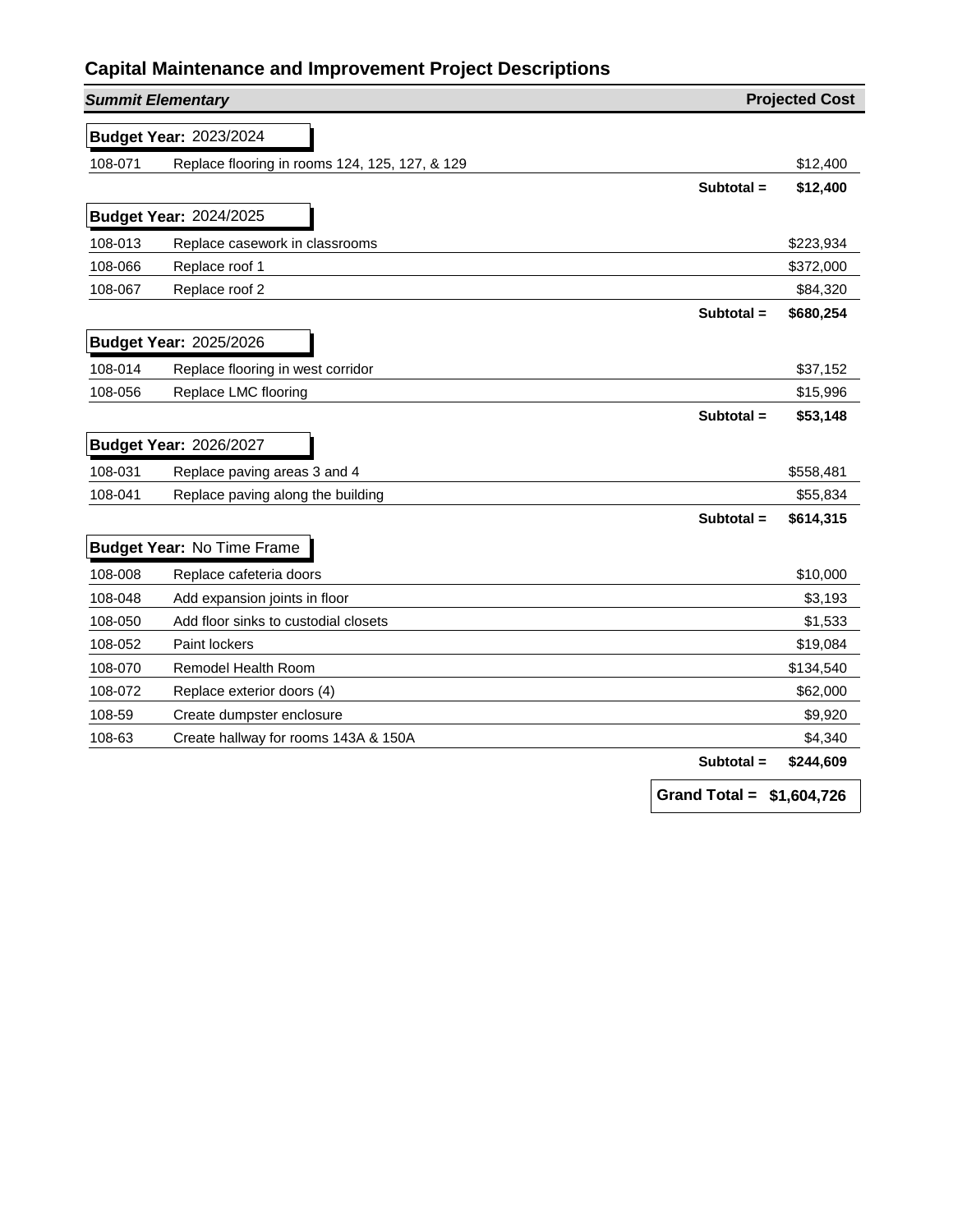|         | <b>Southern Bluffs Elementary</b>                   |              | <b>Projected Cost</b> |
|---------|-----------------------------------------------------|--------------|-----------------------|
|         | <b>Budget Year: 2023/2024</b>                       |              |                       |
| 110-011 | Add acoustical treatment in the cafeteria/gymnasium |              | \$30,159              |
| 110-321 | Add AC unit to office area                          |              | \$49,600              |
|         |                                                     | Subtotal $=$ | \$79,759              |
|         | <b>Budget Year: 2024/2025</b>                       |              |                       |
| 110-302 | Install 1 high efficiency condensing boiler         |              | \$95,790              |
| 110-308 | Replace 6 steel exterior doors                      |              | \$101,680             |
|         |                                                     | Subtotal $=$ | \$197,470             |
|         | <b>Budget Year: 2025/2026</b>                       |              |                       |
| 110-037 | Replace kitchen flooring                            |              | \$8,859               |
| 110-313 | Remodel the LMC                                     |              | \$64,852              |
|         |                                                     | Subtotal $=$ | \$73,711              |
|         | <b>Budget Year: 2026/2027</b>                       |              |                       |
| 110-024 | Replace flooring in rooms 150 A-F and 154           |              | \$178,092             |
|         |                                                     | Subtotal =   | \$178,092             |
|         | <b>Budget Year: No Time Frame</b>                   |              |                       |
| 110-015 | Major facility addition                             |              | \$5,521,241           |
| 110-065 | Add to irrigation system                            |              | \$15,103              |
| 110-309 | Add outdoor storage                                 |              | \$12,400              |
| 110-317 | Change color of flooring in lobby                   |              | \$32,984              |
| 110-322 | <b>Paint lockers</b>                                |              | \$31,000              |
| 110-323 | Replace asphalt in play area                        |              | \$248,000             |
|         |                                                     | Subtotal =   | \$5,860,729           |
|         |                                                     |              |                       |

**Grand Total = \$6,389,760**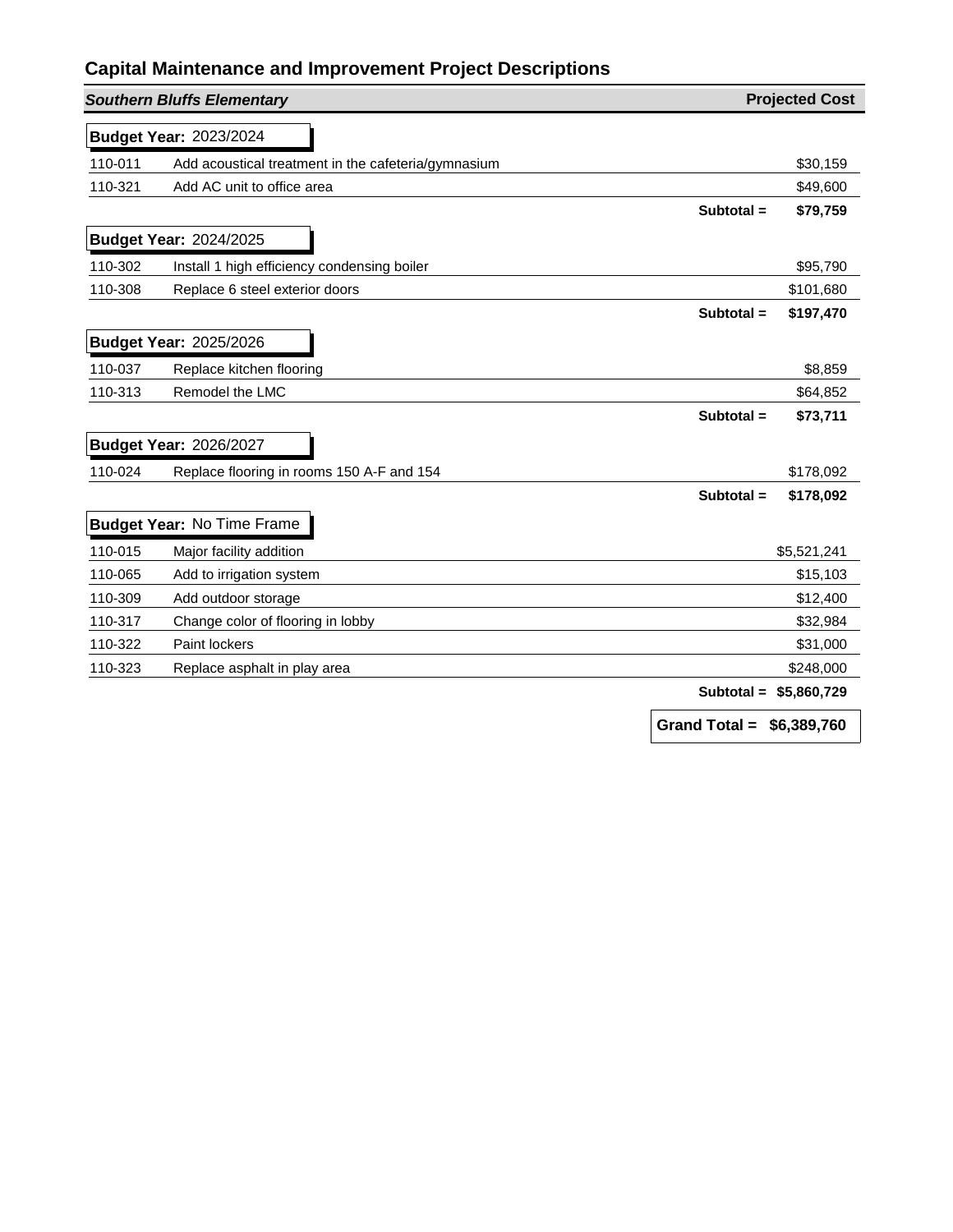|         | <b>North Woods Elementary</b>                            |                      | <b>Projected Cost</b> |
|---------|----------------------------------------------------------|----------------------|-----------------------|
|         | <b>Budget Year: 2023/2024</b>                            |                      |                       |
| 111-323 | Replace hallway flooring                                 |                      | \$86,800              |
|         |                                                          | Subtotal $=$         | \$86,800              |
|         | <b>Budget Year: 2024/2025</b>                            |                      |                       |
| 111-303 | Masonry work to include tuckpointing                     |                      | \$31,000              |
| 111-321 | Upgrade hallway lighting to LED                          |                      | \$28,520              |
|         |                                                          | Subtotal $=$         | \$59,520              |
|         | <b>Budget Year: 2025/2026</b>                            |                      |                       |
| 111-008 | Replace kitchen floor covering, revise in-floor plumbing |                      | \$54,976              |
| 111-012 | Replace wall covering in classrooms                      |                      | \$62,717              |
|         |                                                          | Subtotal =           | \$117,693             |
|         | <b>Budget Year: 2026/2027</b>                            |                      |                       |
| 111-305 | Install 1 high efficiency condensing boiler              |                      | \$99,200              |
|         |                                                          | Subtotal =           | \$99,200              |
|         | <b>Budget Year: No Time Frame</b>                        |                      |                       |
| 111-037 | Add shelving to all classrooms                           |                      | \$45,596              |
| 111-043 | Install on demand hot water heater                       |                      | \$9,962               |
| 111-318 | Replace lockers                                          |                      | \$87,160              |
|         |                                                          | Subtotal $=$         | \$142,718             |
|         |                                                          | <b>Grand Total =</b> | \$505,931             |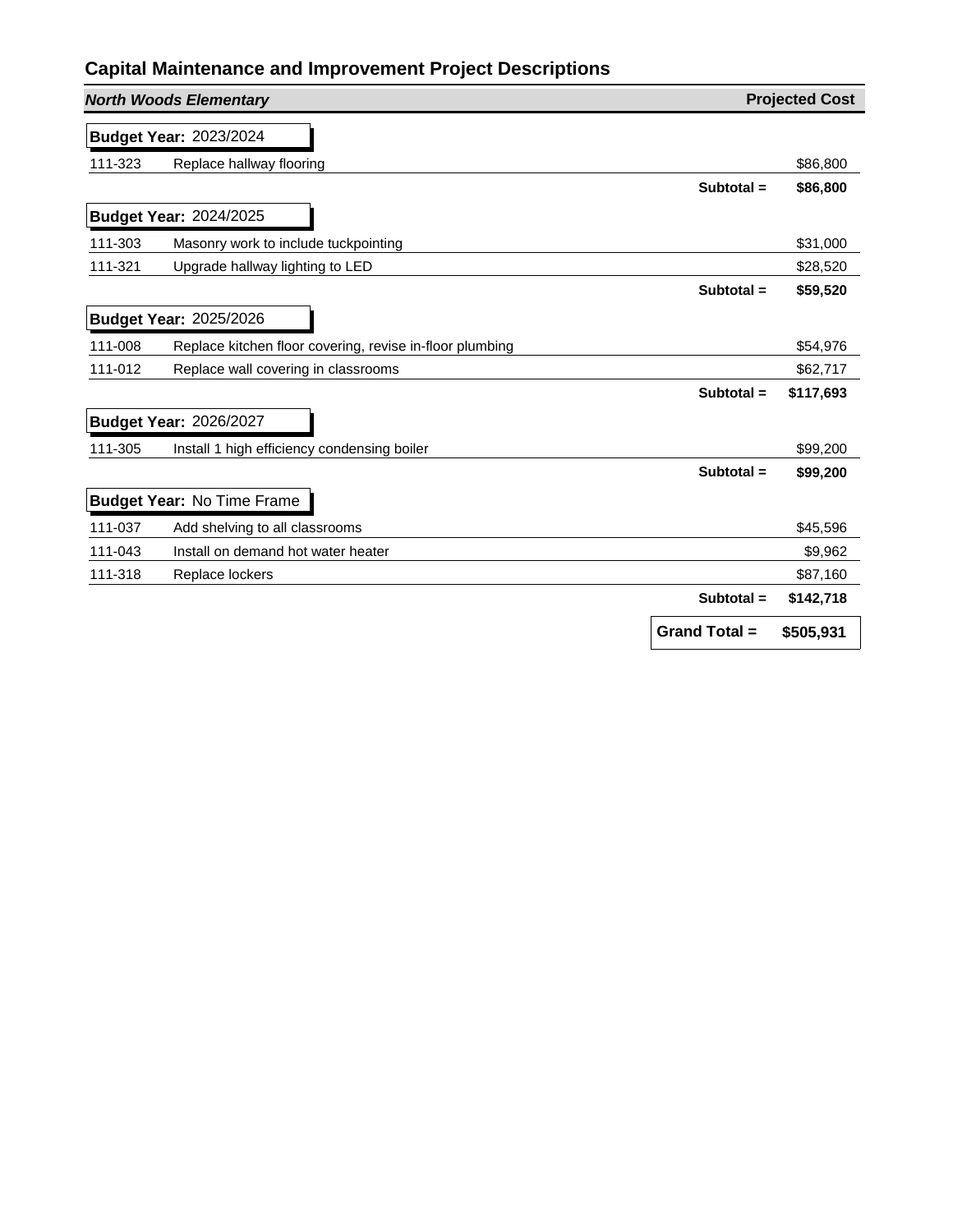|        | <b>Northside Elementary</b>                     |                      | <b>Projected Cost</b> |
|--------|-------------------------------------------------|----------------------|-----------------------|
|        | <b>Budget Year: 2023/2024</b>                   |                      |                       |
| 114-01 | Outside storage shed                            |                      | \$31,000              |
|        |                                                 | Subtotal $=$         | \$31,000              |
|        | <b>Budget Year: 2024/2025</b>                   |                      |                       |
| 114-02 | Install cubbies in north hallway                |                      | \$18,600              |
|        |                                                 | Subtotal $=$         | \$18,600              |
|        | <b>Budget Year: 2025/2026</b>                   |                      |                       |
| 114-06 | Add outside bubbler                             |                      | \$9,920               |
|        |                                                 | Subtotal $=$         | \$9,920               |
|        | <b>Budget Year: 2026/2027</b>                   |                      |                       |
| 114-03 | Replace playground equipment fall zone material |                      | \$74,400              |
|        |                                                 | Subtotal =           | \$74,400              |
|        | <b>Budget Year: No Time Frame</b>               |                      |                       |
| 114-07 | Shades north side of hallway                    |                      | \$19,840              |
| 114-08 | Staff restroom 2nd floor                        |                      | \$62,000              |
|        |                                                 | Subtotal $=$         | \$81,840              |
|        |                                                 | <b>Grand Total =</b> | \$215,760             |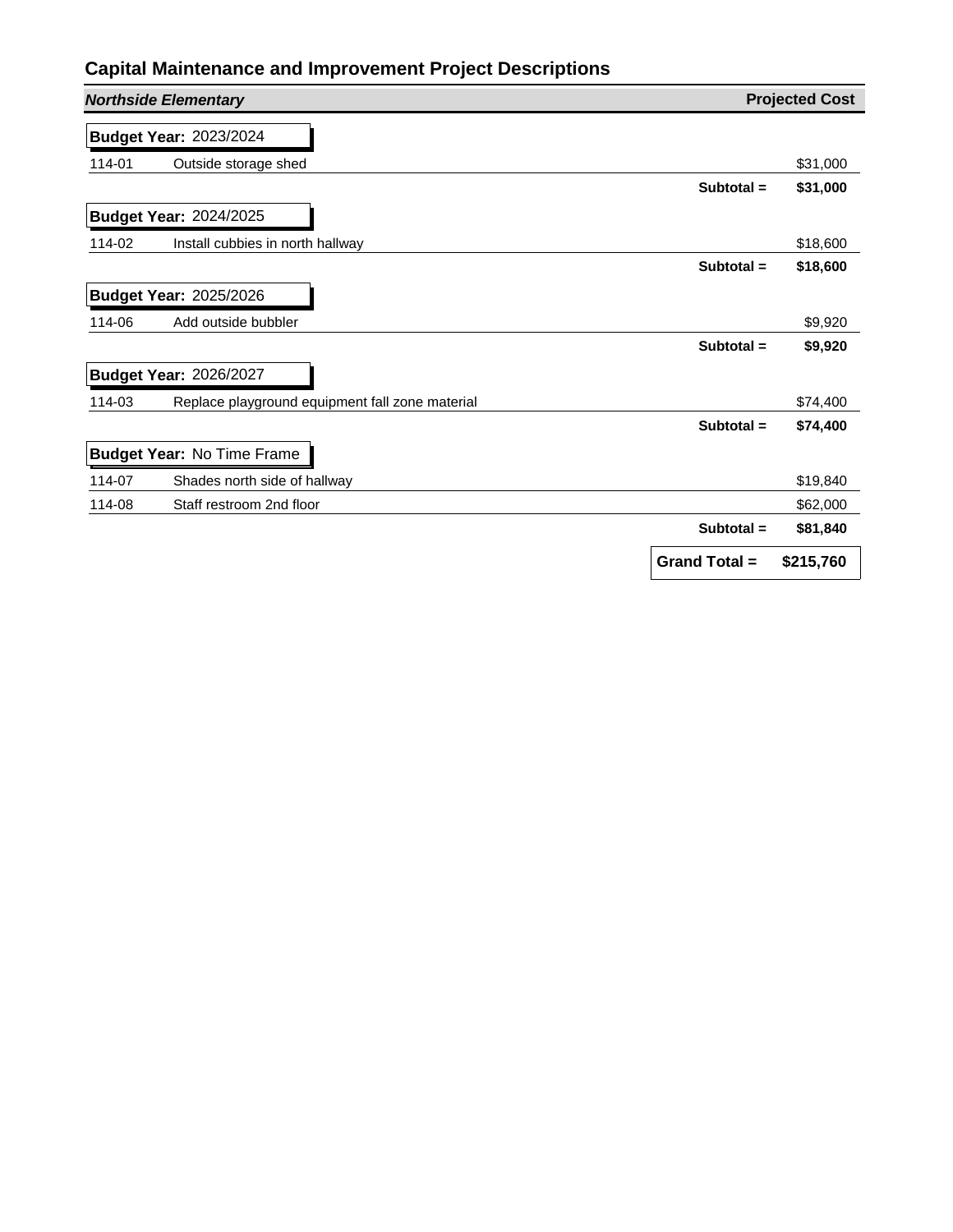| <b>Lincoln Middle</b>                           | <b>Projected Cost</b>     |
|-------------------------------------------------|---------------------------|
| <b>Budget Year: 2023/2024</b>                   |                           |
| Remodel restrooms<br>201-115                    | \$359,600                 |
| 201-118<br>Create conference room in LMC        | \$14,880                  |
|                                                 | \$374,480<br>Subtotal $=$ |
| <b>Budget Year: 2024/2025</b>                   |                           |
| Replace vinyl on hallway walls<br>201-010       | \$34,798                  |
| 201-114<br>Replace flooring in cafeteria        | \$11,160                  |
|                                                 | \$45,958<br>Subtotal $=$  |
| <b>Budget Year: 2025/2026</b>                   |                           |
| Replace roofs 3, 5, 8 & 9<br>201-054            | \$305,177                 |
|                                                 | Subtotal $=$<br>\$305,177 |
| <b>Budget Year: 2026/2027</b>                   |                           |
| Masonry work to include tuckpointing<br>201-105 | \$64,480                  |
| Move health room<br>201-120                     | \$99,200                  |
|                                                 | Subtotal =<br>\$163,680   |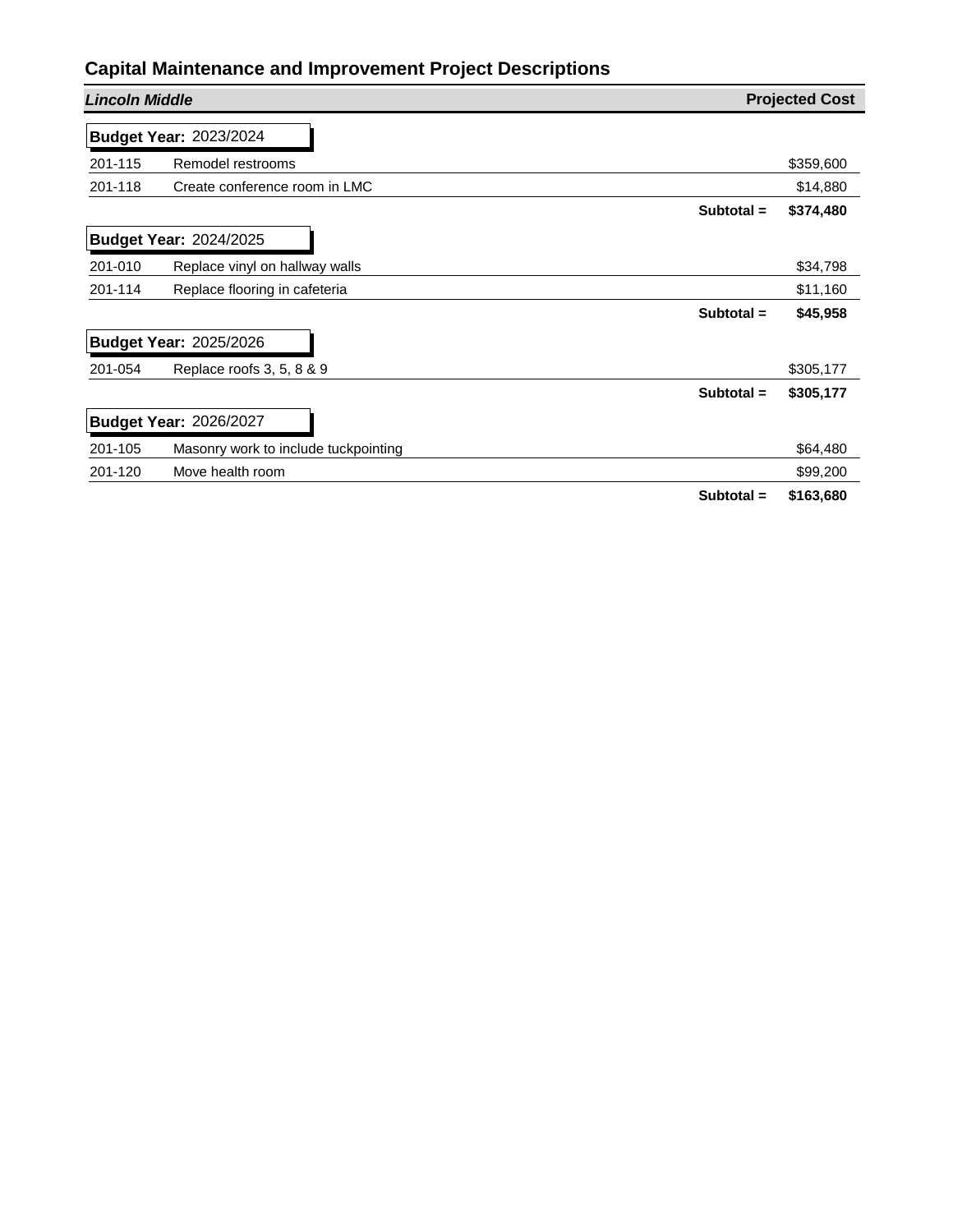|         | <b>Budget Year: No Time Frame</b>                         |           |
|---------|-----------------------------------------------------------|-----------|
| 201-016 | Remodel art classroom 226                                 | \$136,460 |
| 201-019 | Remodel kitchen food service area                         | \$508,400 |
| 201-023 | Exterior site sign                                        | \$6,188   |
| 201-030 | Electric hand dryers in restrooms                         | \$11,790  |
| 201-032 | Replace hall lockers                                      | \$153,724 |
| 201-047 | Replace multipurpose room urethane floor with wood floor. | \$86,039  |
| 201-060 | Repaint metal columns on 1959 addition                    | \$16,102  |
| 201-064 | Remodel football locker room                              | \$29,572  |
| 201-080 | Increase size of receiving area                           | \$211,157 |
| 201-081 | Re-plaster classroom and corridor walls                   | \$68,418  |
| 201-090 | ADA allowance                                             | \$316,615 |
| 201-093 | Replace ceiling tile and lighting in third floor hallway  | \$20,832  |
| 201-094 | Replace eight (8) Interkal bleacher drive rollers         | \$8,934   |
| 201-100 | Take out steps on Division and 9th St.                    | \$17,546  |
| 201-103 | Add outside storage                                       | \$21,080  |
| 201-106 | Replace classroom sinks                                   | \$60,140  |
| 201-110 | Move girls locker room to 1st floor                       | \$204,600 |
| 201-117 | Remodel storage/concessions                               | \$18,600  |
| 201-121 | Replace sidewalks                                         | \$19,840  |
| 201-122 | Repair outside stairs                                     | \$25,544  |
| 201-123 | Interior concrete block repair                            | \$10,540  |
| 201-124 | Wall/floor tile repair                                    | \$10,044  |
| 201-125 | Replace wood doors                                        | \$169,756 |
| 201-126 | Replace ceilings                                          | \$136,400 |
| 201-127 | Replace rubber stair treats and risers                    | \$6,200   |
| 201-128 | Replace VCT with rubber flooring                          | \$199,764 |
| 201-129 | Replace carpet                                            | \$142,600 |
| 201-130 | Replace aluminum store front/windows                      | \$305,040 |
| 201-131 | Replace exterior doors                                    | \$17,484  |
| 201-132 | Replace above floor galvanized piping                     | \$300,080 |
| 201-133 | Replace sanitary piping with PVC                          | \$300,080 |
| 201-134 | Replace under floor storm piping                          | \$90,000  |
| 201-135 | Replace isolation valves                                  | \$65,000  |
| 201-136 | Replace valves and extend hot water piping                | \$134,000 |
| 201-137 | Replace hot water boiler and storage tank                 | \$65,720  |
| 201-138 | Replace hot water pump and softner                        | \$40,000  |
| 201-139 | Replace grease interceptor                                | \$17,000  |
| 201-140 | Provide solid interceptor for art and shop areas          | \$12,400  |
| 201-141 | Provide acid neutralization for science                   | \$6,200   |
| 201-142 | Replace above floor storm piping with PVC                 | \$100,000 |
| 201-143 | LED lighting upgrade                                      | \$291,400 |
| 201-144 | Replace existing water coolers                            | \$32,240  |
| 201-145 | Replace rooftop unit                                      | \$40,000  |
| 201-146 | Bipolar ionization added to AHU                           | \$100,000 |
|         |                                                           |           |

**Subtotal = \$4,533,527**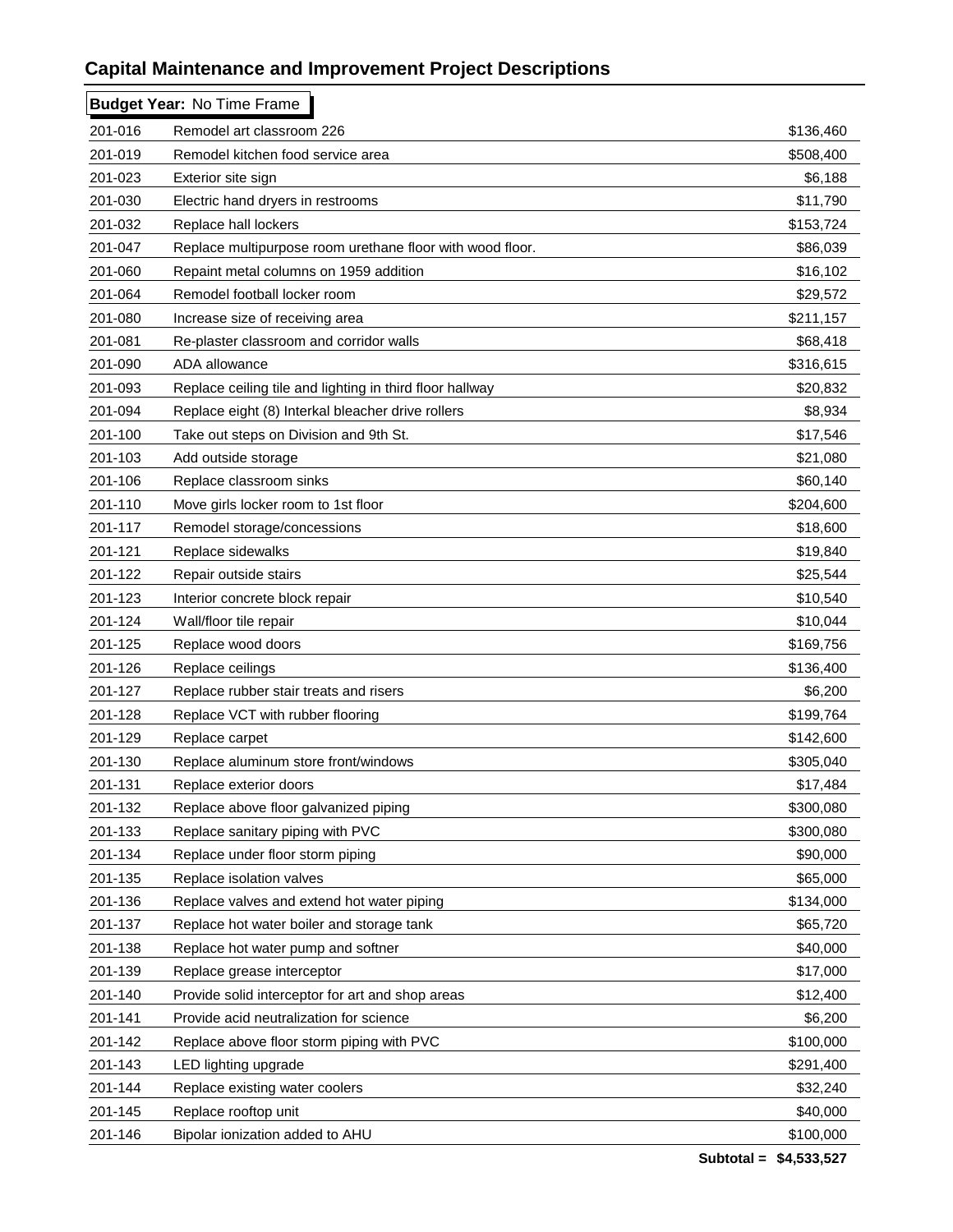**Grand Total = \$5,422,822**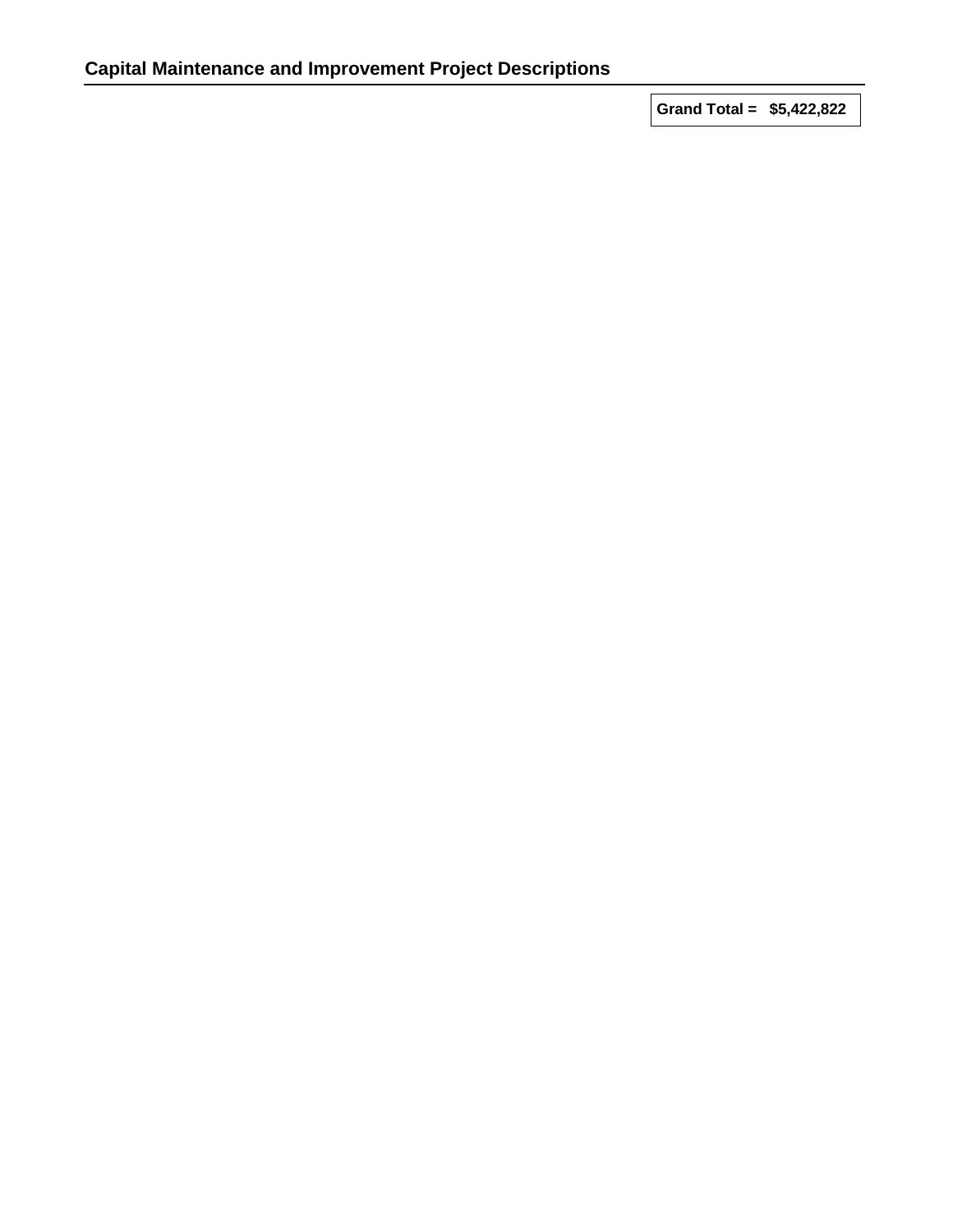| <b>Logan Middle</b> |                                                                          |              | <b>Projected Cost</b> |
|---------------------|--------------------------------------------------------------------------|--------------|-----------------------|
|                     | <b>Budget Year: 2023/2024</b>                                            |              |                       |
| 202-043             | Replace roofs 15 and 18                                                  |              | \$35,748              |
| 202-097             | Replace speakers in classrooms                                           |              | \$16,000              |
|                     |                                                                          | Subtotal $=$ | \$51,748              |
|                     | <b>Budget Year: 2024/2025</b>                                            |              |                       |
| 202-046             | Replace 8 east windows                                                   |              | \$4,690               |
| 202-058             | Replace auditorium sound and light balcony system                        |              | \$42,665              |
| 202-092             | Masonry work to include tuckpointing                                     |              | \$43,400              |
|                     |                                                                          | Subtotal $=$ | \$90,755              |
|                     | <b>Budget Year: 2025/2026</b>                                            |              |                       |
| 202-025             | Replace interior wood doors                                              |              | \$330,827             |
| 202-065             | Replace casework in classrooms 214, 215, 217, 218, 317, 318, 319 and 320 |              | \$99,200              |
| 202-084             | Replace all locks on lockers.                                            |              | \$25,544              |
|                     |                                                                          | Subtotal $=$ | \$455,571             |
|                     | <b>Budget Year: 2026/2027</b>                                            |              |                       |
| 202-018             | Renovate family consumer education classroom 126                         |              | \$85,851              |
| 202-089             | Replace and add auditorium lighting system                               |              | \$95,480              |
|                     |                                                                          | Subtotal =   | \$181,331             |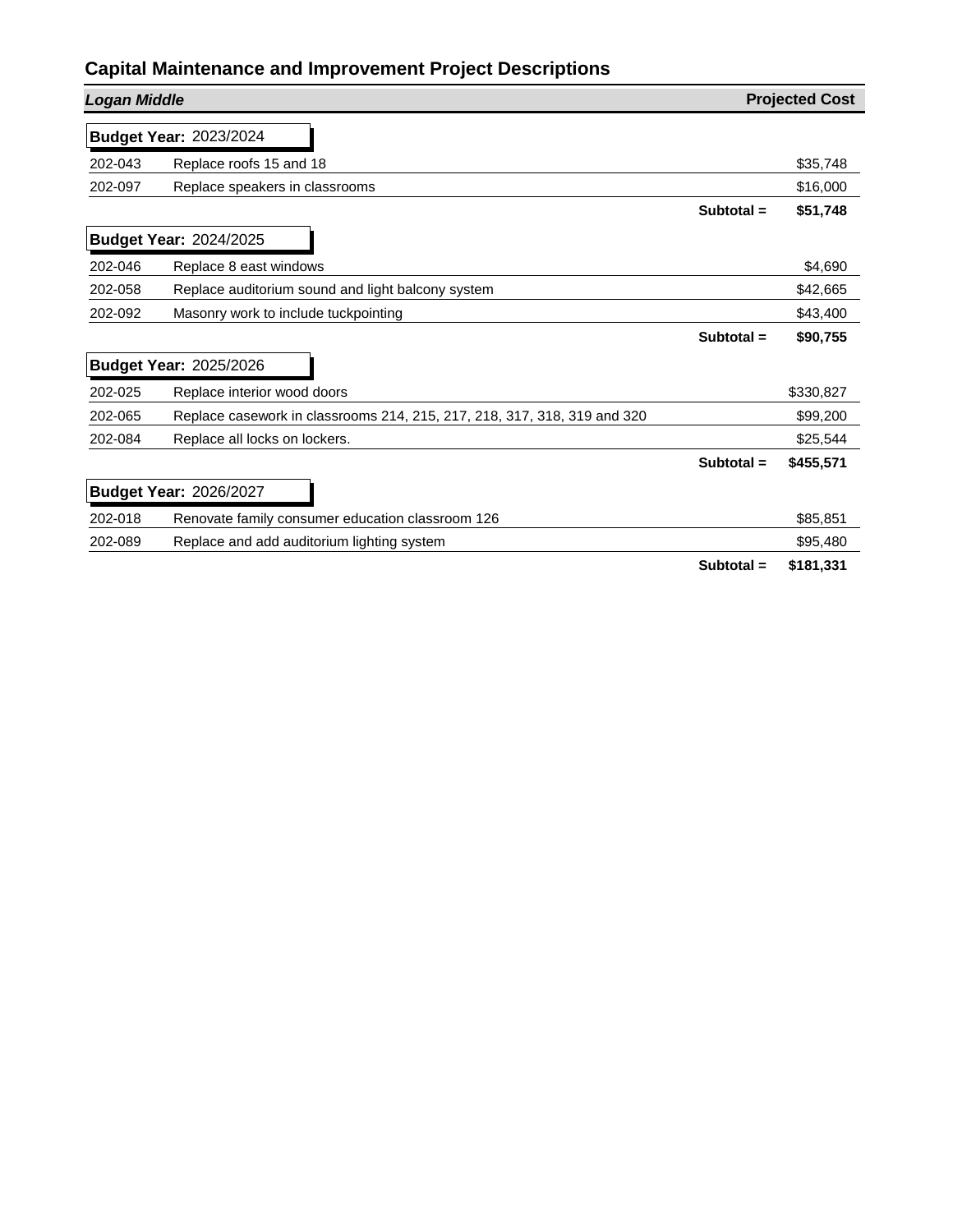|         | <b>Budget Year: No Time Frame</b>                            |                        |
|---------|--------------------------------------------------------------|------------------------|
| 202-008 | Multipurpose room elevator addition                          | \$227,980              |
| 202-013 | Stair tower and corridor (auditorium area accessibility)     | \$349,135              |
| 202-014 | Replace 2nd floor student lockers                            | \$69,827               |
| 202-021 | Replace 3rd floor student lockers                            | \$67,091               |
| 202-029 | Renovate storage room adjoining stage                        | \$9,380                |
| 202-055 | Replace auditorium fire curtain                              | \$17,978               |
| 202-086 | Replace flooring in multi-purpose room                       | \$29,120               |
| 202-090 | Replace all onstage hanging equipment with motorized rigging | \$500,000              |
| 202-091 | Replace rig house lights for "easy change" system            | \$150,040              |
| 202-096 | Replace curtain in large gym                                 | \$10,000               |
| 202-099 | Install garage door in back of stage                         | \$10,000               |
| 202-106 | Install walking track around green space                     | \$55,800               |
| 202-108 | Replace parking lot                                          | \$235,600              |
| 202-109 | Replace sidewalks                                            | \$40,000               |
| 202-110 | Replace existing ceilings                                    | \$334,800              |
| 202-111 | Replace rubber stair treads and risers                       | \$24,800               |
| 202-112 | Replace VCT with rubber flooring                             | \$338,024              |
| 202-113 | Replace carpet                                               | \$32,240               |
| 202-114 | Replace roofs12, 13, 21, 22, 23                              | \$195,000              |
| 202-115 | Replace aluminum storefront                                  | \$420,360              |
| 202-116 | Replace exterior doors                                       | \$21,000               |
| 202-118 | Replace below floor sanitary piping with PVC                 | \$120,000              |
| 202-119 | Replace below floor sanitary piping with PVC                 | \$160,000              |
| 202-120 | Masonry repair                                               | \$40,000               |
| 202-121 | Restroom renovation                                          | \$441,000              |
| 202-122 | Replace classroom sinks                                      | \$32,000               |
| 202-123 | Replace drinking fountains                                   | \$48,000               |
| 202-124 | Bipolar ionization added to AHU                              | \$124,000              |
| 202-125 | Replace electrical service                                   | \$200,000              |
| 202-126 | Replace PA system                                            | \$110,360              |
| 202-127 | LED lighting replacement                                     | \$220,720              |
| 202-128 | Partial casement replacement                                 | \$124,000              |
| 202-129 | Replace lockers                                              | \$130,000              |
|         |                                                              | Subtotal = \$4,888,255 |

**Grand Total = \$5,667,660**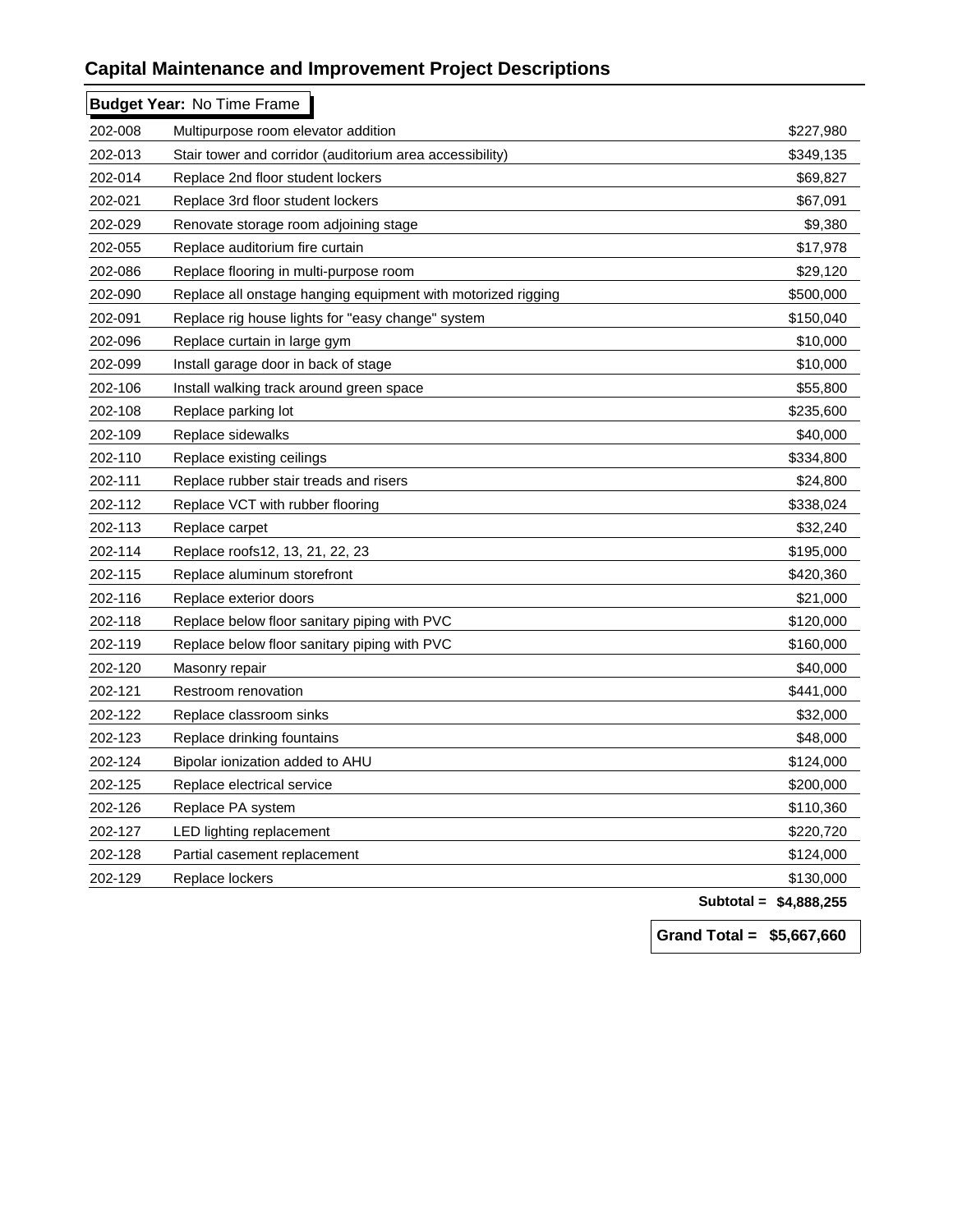| <b>Longfellow Middle</b> |                                                            |              | <b>Projected Cost</b> |
|--------------------------|------------------------------------------------------------|--------------|-----------------------|
|                          | <b>Budget Year: 2023/2024</b>                              |              |                       |
| 203-307                  | Replace lighting to LED                                    |              | \$293,905             |
|                          |                                                            | Subtotal $=$ | \$293,905             |
|                          | <b>Budget Year: 2024/2025</b>                              |              |                       |
| 203-310                  | Remove folding door in small gym                           |              | \$5,580               |
| 203-311                  | Add windows to small gym                                   |              | \$22,320              |
| 203-321                  | Replace fencing around grounds                             |              | \$49,600              |
|                          |                                                            | Subtotal $=$ | \$77,500              |
|                          |                                                            |              |                       |
|                          | <b>Budget Year: 2025/2026</b>                              |              |                       |
| 203-008                  | Replace paving                                             |              | \$270,354             |
| 203-301                  | Replace deteriorated lintels                               |              | \$194,109             |
|                          |                                                            | Subtotal =   | \$464,463             |
|                          | <b>Budget Year: 2026/2027</b>                              |              |                       |
| 203-023                  | Replace sidewalk                                           |              | \$40,628              |
| 203-054                  | Remodel restrooms                                          |              | \$437,036             |
|                          |                                                            | Subtotal =   | \$477,664             |
|                          | <b>Budget Year: No Time Frame</b>                          |              |                       |
| 203-007                  | Add a student performing area to the gymnasium             |              | \$1,035,681           |
| 203-063                  | Relocation of outdoor storage shed and add twice the space |              | \$30,513              |
| 203-067                  | Replace roofs 1,2,3,4,5,6,8,12,4,15,16                     |              | \$840,172             |
| 203-312                  | Create dumpster enclosure                                  |              | \$9,920               |
| 203-320                  | Replace bleachers in large gym                             |              | \$65,100              |
| 203-322                  | Replace side baskets in large gym                          |              | \$17,980              |
| 203-329                  | Replace backboards in old gym                              |              | \$9,920               |
| 203-333                  | Replace wood doors                                         |              | \$246,760             |
| 203-334                  | Replace ceilings                                           |              | \$316,200             |
| 203-335                  | Replace rubber stair treds and risers                      |              | \$6,000               |
| 203-336                  | Replace VCT flooring                                       |              | \$384,400             |
| 203-337                  | Replace carpet                                             |              | \$97,836              |
| 203-338                  | Masonry/concrete patching                                  |              | \$18,600              |
| 203-339                  | Aluminum storefront/window replacement                     |              | \$362,700             |
| 203-340                  | Exterior door replacement                                  |              | \$42,160              |
| 203-341                  | Replace hot water boiler and storage tank                  |              | \$57,040              |
| 203-342                  | Replace valves and extend hot water piping                 |              | \$147,560             |
| 203-343                  | Replace above floor galvanized piping                      |              | \$300,080             |
| 203-344                  | Replace isolation valves                                   |              | \$80,600              |
| 203-345                  | Replace below floor sanitary piping                        |              | \$300,080             |
| 203-346                  | Replace above floor sanitary piping                        |              | \$150,040             |
| 203-347                  | Replace above floor storm water piping                     |              | \$150,040             |
| 203-348                  | Replace classroom sinks                                    |              | \$80,600              |
| 203-349                  | Add bipolar ionization to AHU                              |              | \$125,240             |
| 203-350                  | Replace grease trap in kitchen                             |              | \$17,980              |
| 203-351                  | Provide solid inceptor for art and shop                    |              | \$18,600              |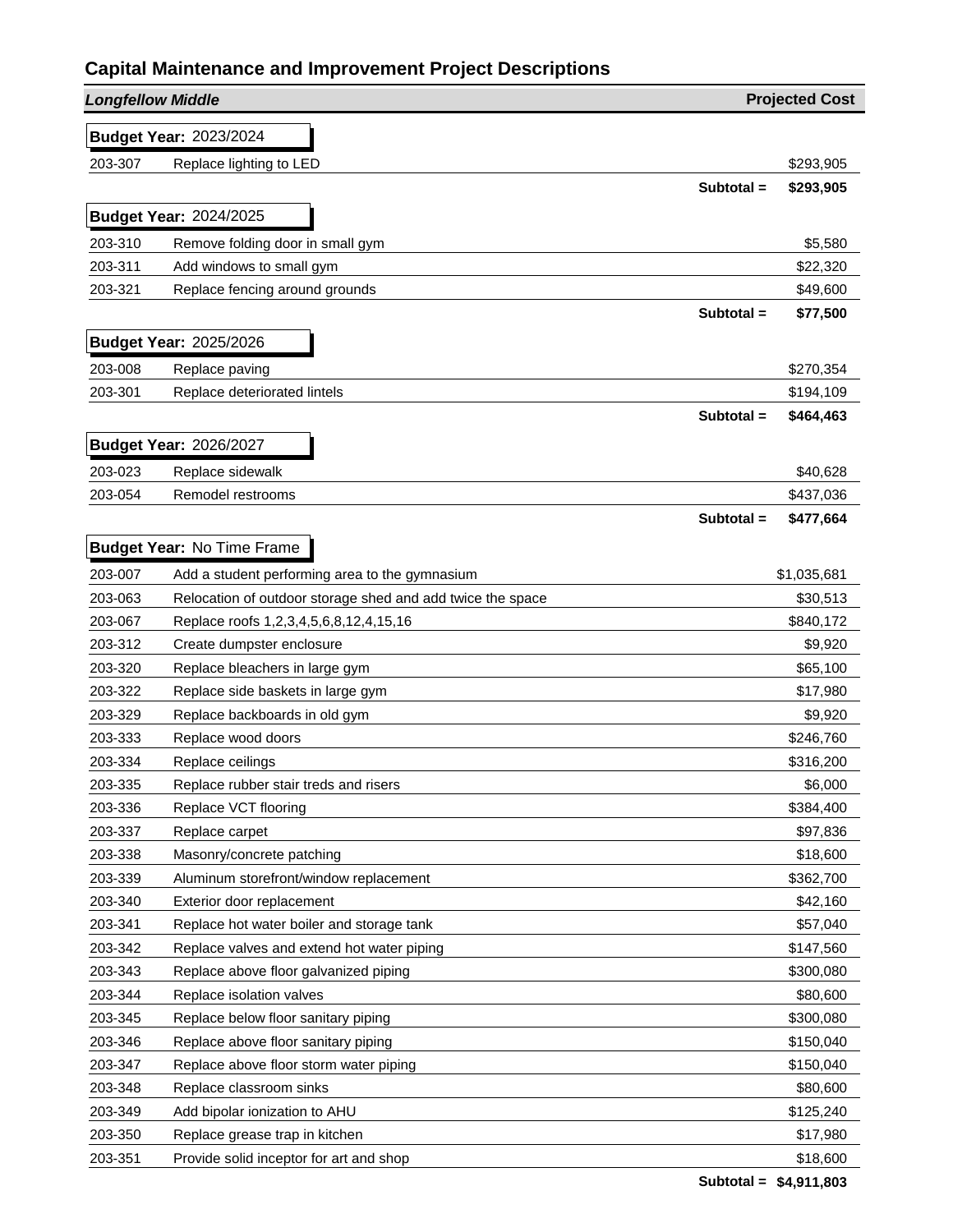**Grand Total = \$6,225,334**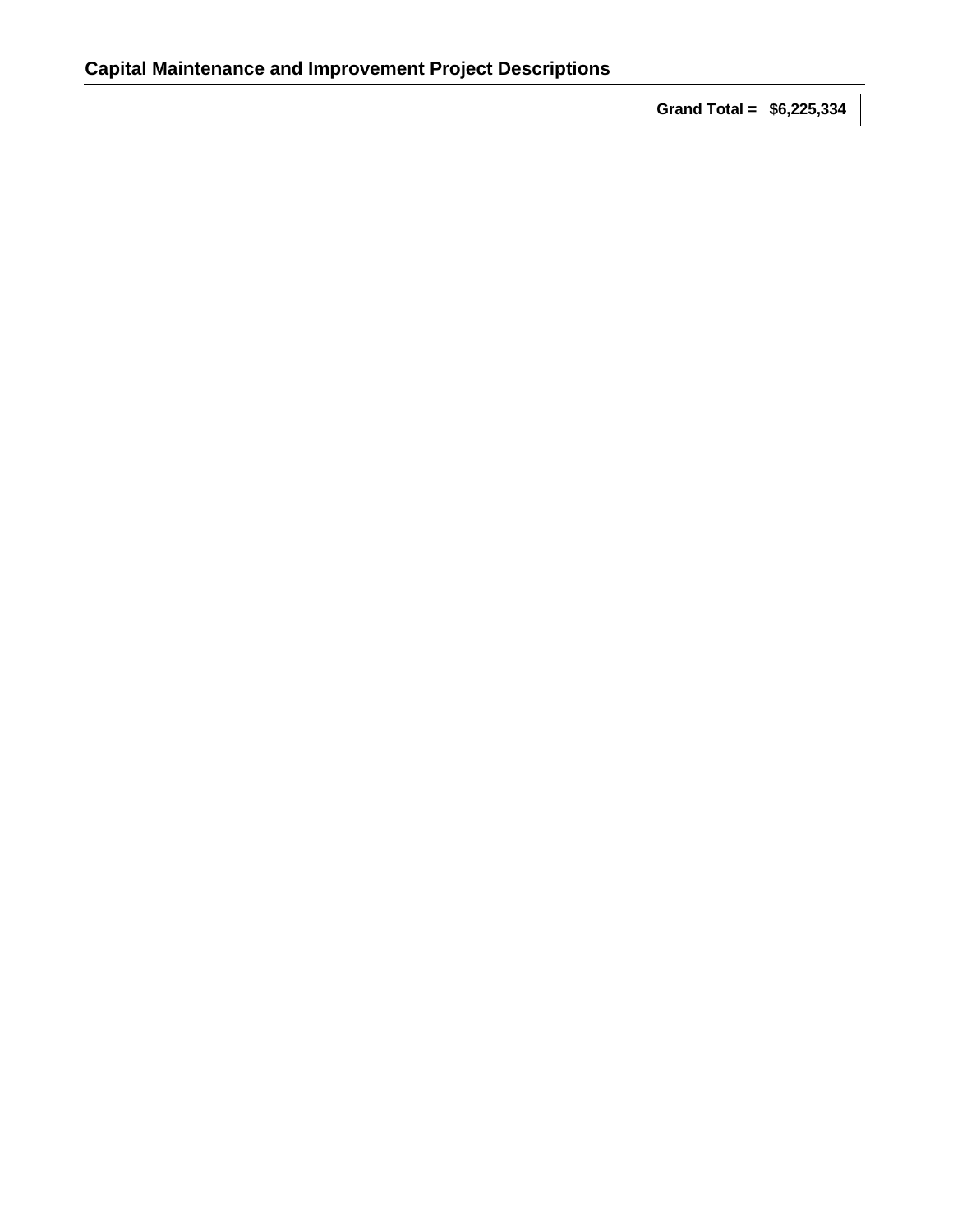|         | <b>Polytechnic</b>                |                      | <b>Projected Cost</b> |
|---------|-----------------------------------|----------------------|-----------------------|
|         | <b>Budget Year: 2023/2024</b>     |                      |                       |
| 301-001 | Exhaust hood for science          |                      | \$24,800              |
|         |                                   | Subtotal $=$         | \$24,800              |
|         | <b>Budget Year: No Time Frame</b> |                      |                       |
| 300-003 | Remodel kitchen                   |                      | \$310,000             |
|         |                                   | Subtotal $=$         | \$310,000             |
|         |                                   | <b>Grand Total =</b> | \$334,800             |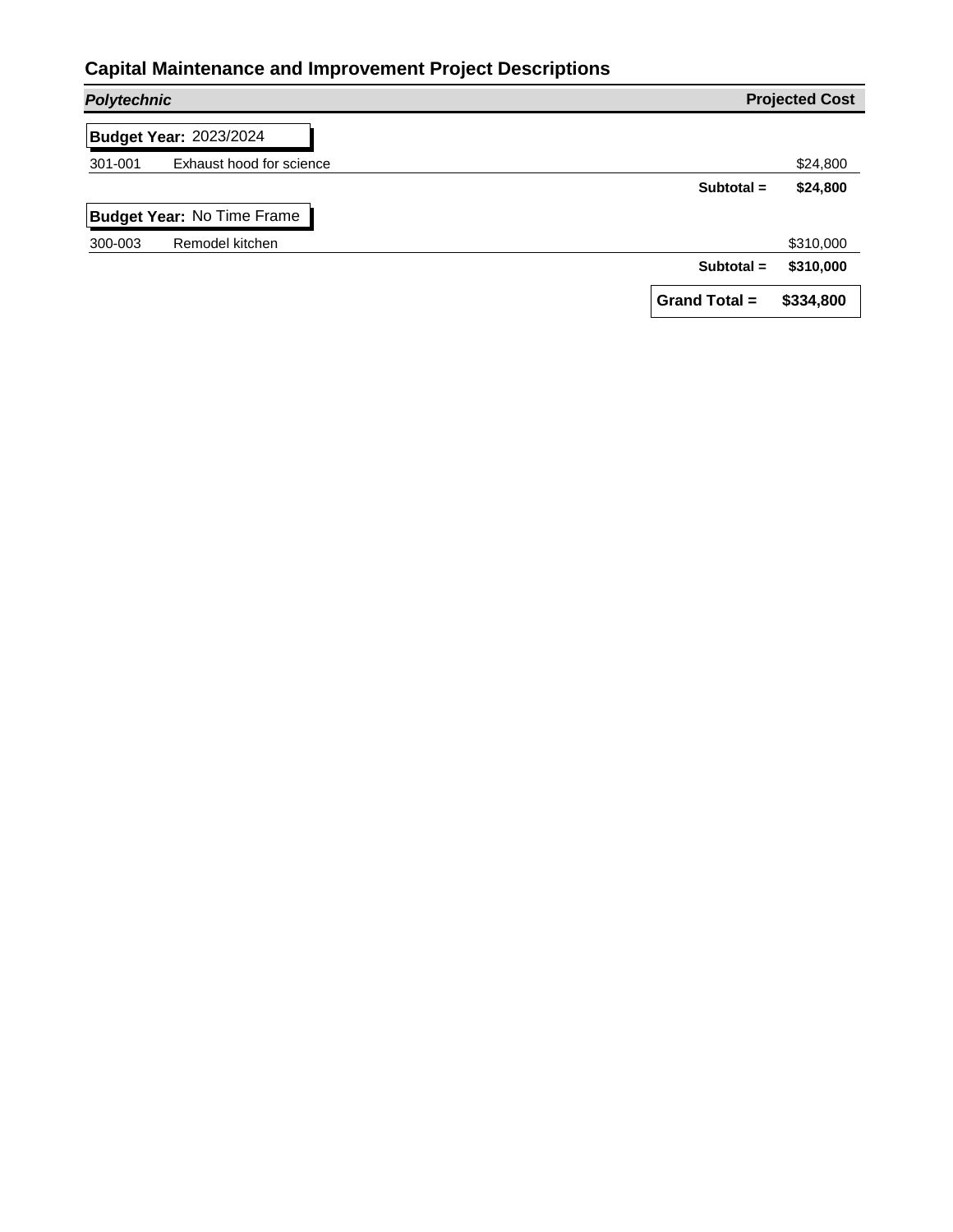| <b>Central High</b> |                                                                  |              | <b>Projected Cost</b>   |
|---------------------|------------------------------------------------------------------|--------------|-------------------------|
|                     | <b>Budget Year: 2022/2023</b>                                    |              |                         |
| 401-659             | Move remander of the office to first floor                       |              | \$1,088,631             |
| 401-675             | Create Hogan Administration office space                         |              | \$123,869               |
|                     |                                                                  |              | Subtotal = $$1,212,500$ |
|                     | <b>Budget Year: 2023/2024</b>                                    |              |                         |
| 401-034             | Replace all ceiling and light fixtures on 2nd floor              |              | \$115,293               |
| 401-050             | Re-caulk expansion joints                                        |              | \$10,552                |
| 401-075             | Add a handicap accessible kitchen to family & consumer education |              | \$10,748                |
| 401-090             | Replace ceiling and light fixtures on 3rd floor                  |              | \$60,182                |
|                     |                                                                  | Subtotal =   | \$196,774               |
|                     | <b>Budget Year: 2024/2025</b>                                    |              |                         |
| 401-048             | Replace stage curtains (phase 2)                                 |              | \$17,978                |
| 401-073             | Add flush valves to urinals                                      |              | \$18,499                |
| 401-103             | Replace existing exit lights with LED                            |              | \$22,147                |
| 401-104             | Correct magnet door hold open at fire doors (20 doors)           |              | \$14,721                |
| 401-118             | Replace roofs 1, 5, 6                                            |              | \$35,302                |
| 401-629             | Auditorium drapery & rigging system                              |              | \$8,060                 |
| 401-669             | Replace three garage doors                                       |              | \$16,120                |
|                     |                                                                  | Subtotal $=$ | \$132,826               |
|                     | <b>Budget Year: 2025/2026</b>                                    |              |                         |
| 401-656             | Remodel showers girls locker room 164                            |              | \$45,880                |
|                     |                                                                  | Subtotal =   | \$45,880                |
|                     | <b>Budget Year: 2026/2027</b>                                    |              |                         |
| 401-601             | Replace ceiling in locker-rooms                                  |              | \$35,889                |
| 401-618             | Replace divider curtains in the Hackett                          |              | \$49,910                |
|                     |                                                                  | Subtotal =   | \$85,799                |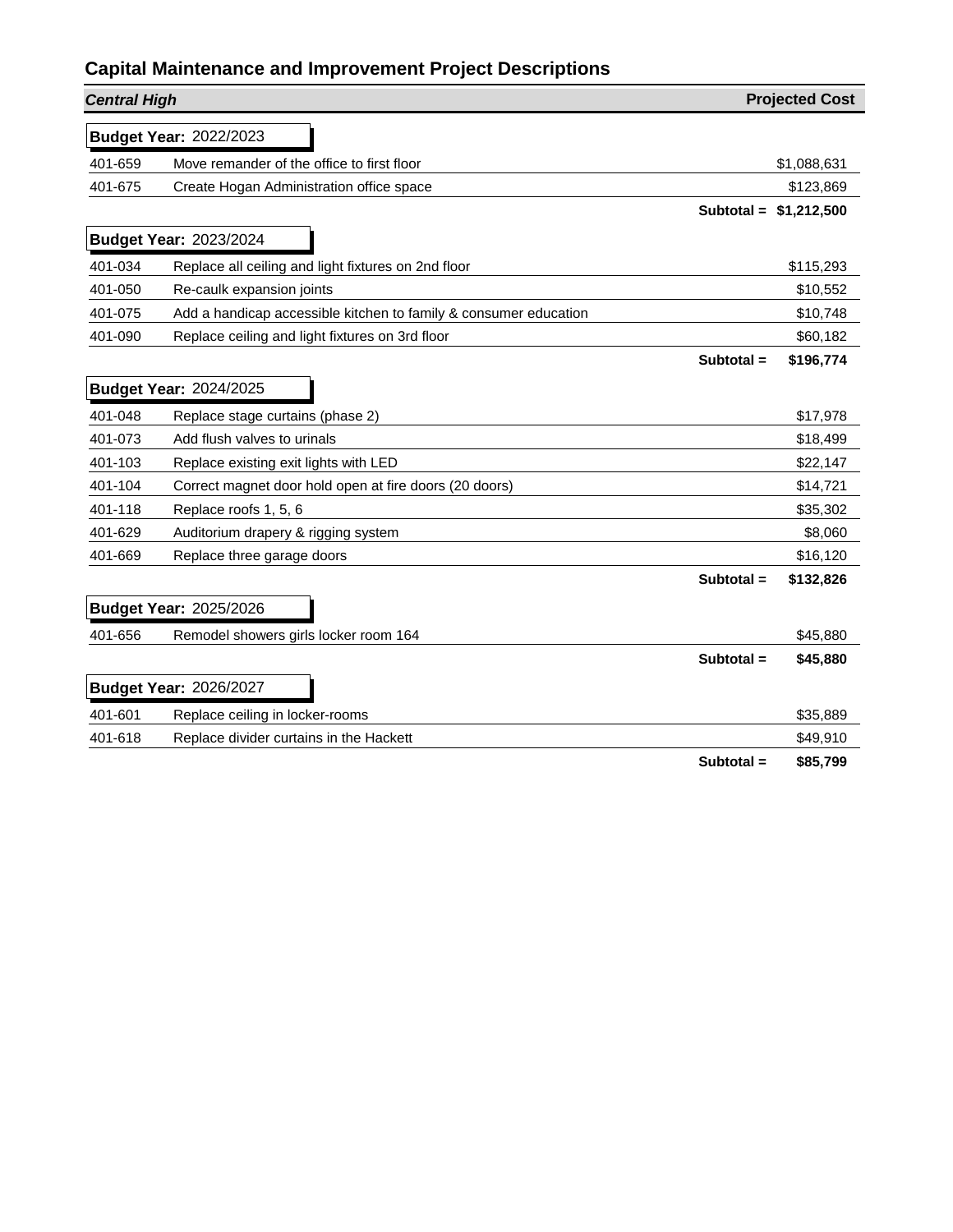|         | <b>Budget Year: No Time Frame</b>                                               |              |
|---------|---------------------------------------------------------------------------------|--------------|
| 401-007 | Fire suppression system in computer room                                        | \$19,802     |
| 401-015 | Swimming pool addition                                                          | \$12,700,000 |
| 401-016 | Music storage & student services remodeling                                     | \$846,784    |
| 401-017 | Renovate commons, delivery areas, and improve east entrance                     | \$2,260,261  |
| 401-021 | Tennis court lighting                                                           | \$114,948    |
| 401-022 | Add music instrument storage                                                    | \$68,394     |
| 401-024 | <b>LMC</b> remodeling                                                           | \$807,701    |
| 401-025 | Tech ed remodeling                                                              | \$664,399    |
| 401-031 | Remodel space for art gallery                                                   | \$38,952     |
| 401-033 | Renovate wrestling room                                                         | \$25,389     |
| 401-049 | Add portable extension to the stage                                             | \$23,710     |
| 401-060 | Pave drive to the storage building at the end of Green Bay                      | \$3,648      |
| 401-066 | Add welding exhaust to room 140                                                 | \$101,614    |
| 401-082 | Improve stage acoustics                                                         | \$82,464     |
| 401-087 | Add storage for general maintenance                                             | \$8,859      |
| 401-089 | Replace lockers                                                                 | \$286,604    |
| 401-092 | Add loading dock                                                                | \$17,717     |
| 401-093 | Replace existing water closets with water conservation models                   | \$117,247    |
| 401-101 | Install new natural gas generator with life safety and non-life safety branches | \$110,733    |
| 401-117 | Remodel metals lab                                                              | \$51,727     |
| 401-605 | Replace single pane windows                                                     | \$390,823    |
| 401-606 | Replace bleachers and pressbox                                                  | \$670,234    |
| 401-614 | Carpet auditorium aisles                                                        | \$12,053     |
| 401-625 | Add curtains in mirror wall in choir room                                       | \$9,920      |
| 401-633 | Install new automatic irrigation system                                         | \$49,476     |
| 401-644 | Replace wood doors into Hackett                                                 | \$7,440      |
| 401-645 | Replace track surface                                                           | \$250,000    |
| 401-646 | Install artificial turf on athletic field                                       | \$900,000    |
| 401-647 | Parking and site improvements                                                   | \$400,520    |
| 401-661 | Remodel Sutton Gym to wellness center                                           | \$1,459,000  |
| 401-662 | New gym                                                                         | \$5,300,000  |
| 401-670 | Remodel kitchen                                                                 | \$806,000    |
| 401-672 | Move lighting on athletic field                                                 | \$186,000    |
|         |                                                                                 |              |

**Subtotal = \$28,792,417**

**Grand Total = \$30,466,197**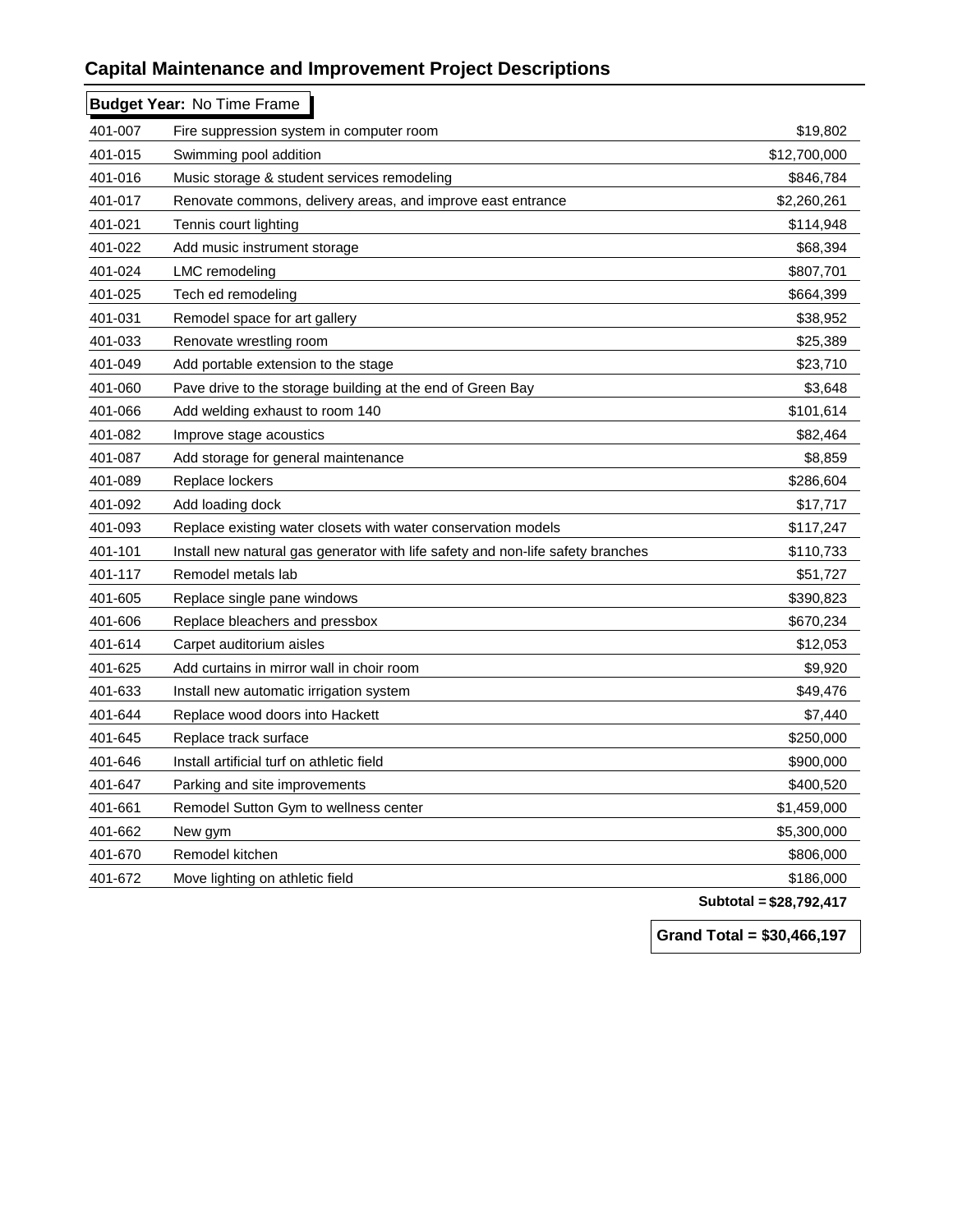| <b>Logan High</b> |                                                                                         | <b>Projected Cost</b> |
|-------------------|-----------------------------------------------------------------------------------------|-----------------------|
|                   | <b>Budget Year: 2023/2024</b>                                                           |                       |
| 402-060           | Replace 2nd floor corridor flooring                                                     | \$114,235             |
| 402-066           | Replace flooring in 140 A-C                                                             | \$29,507              |
| 402-097           | Replace roofs 5,18-20,22-24,27                                                          | \$163,005             |
|                   | Subtotal =                                                                              | \$306,748             |
|                   | <b>Budget Year: 2024/2025</b>                                                           |                       |
| 402-068           | Replace flooring in 203, 204, 205, 206, 207, 208                                        | \$34,880              |
| 402-318           | <b>LED</b> lighting                                                                     | \$82,000              |
| 402-322           | Replace 3 lintels                                                                       | \$15,500              |
|                   | Subtotal $=$                                                                            | \$132,379             |
|                   | <b>Budget Year: 2025/2026</b>                                                           |                       |
| 402-069           | Replace flooring in 220, 233, 240, 253                                                  | \$15,530              |
| 402-302           | Replace roofs 4, 13, 14, 15, 25, 26, 28, 29, 31, & 32                                   | \$162,750             |
| 402-320           | Replace dust collection system                                                          | \$64,976              |
| 402-346           | Remodel showers girls locker room A130                                                  | \$70,680              |
| 402-347           | Remodel boys locker room A134                                                           | \$70,680              |
|                   | Subtotal =                                                                              | \$384,616             |
|                   | <b>Budget Year: 2026/2027</b>                                                           |                       |
| 402-056           | Replace flooring in rooms 209, 211, 235, 242, 242A, 242C, 244, 244A, 193, 272, 273, 275 | \$67,086              |
|                   | Subtotal =                                                                              | \$67,086              |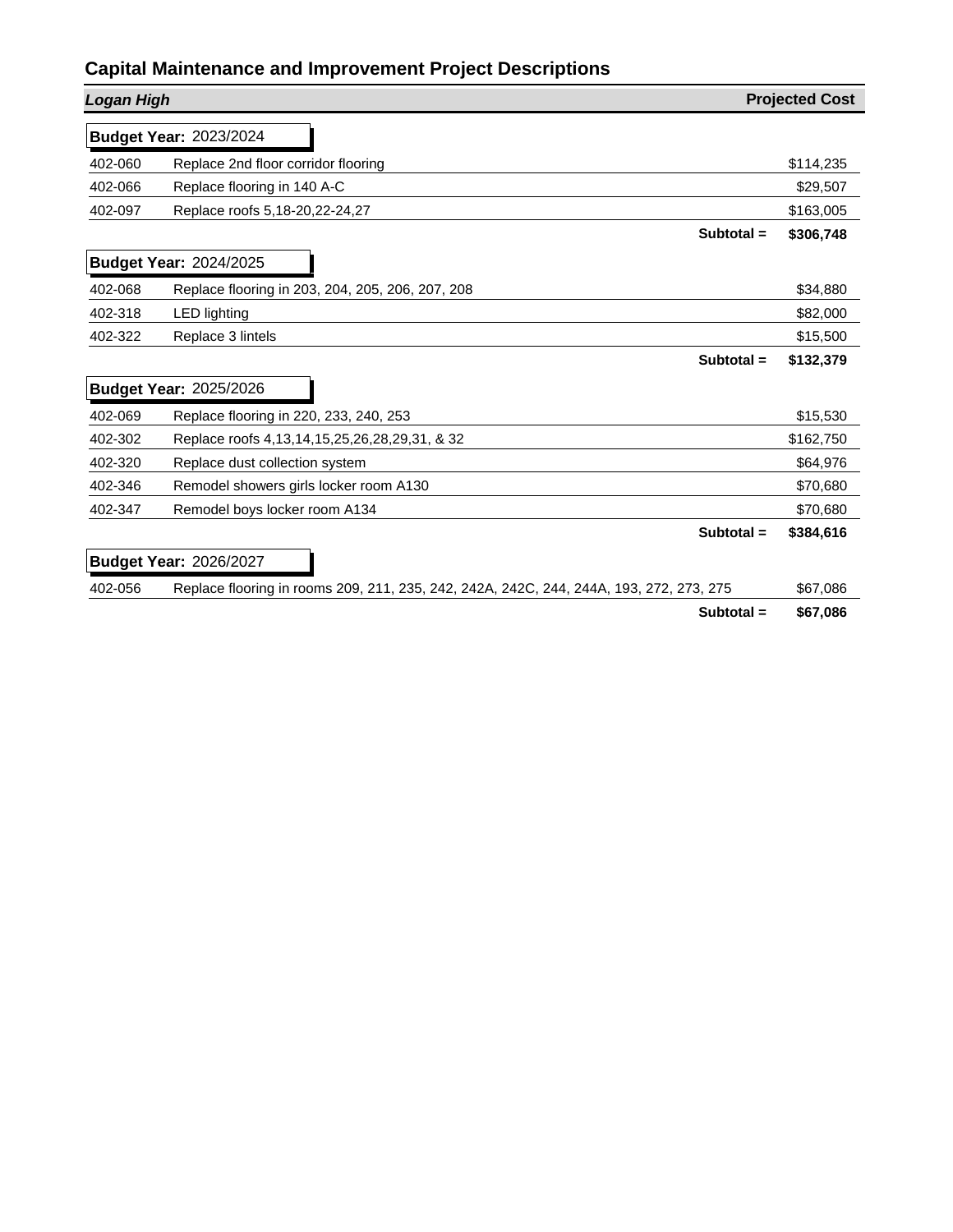|         | <b>Budget Year: No Time Frame</b>                                                       |              |
|---------|-----------------------------------------------------------------------------------------|--------------|
| 402-008 | Ventilate server room                                                                   | \$5,237      |
| 402-012 | Music department addition and remodeling                                                | \$781,646    |
| 402-013 | Office addition & remodel commons/cafeteria                                             | \$3,000,000  |
| 402-025 | Complete air-quality/ventilation system in the technology education and PE locker areas | \$221,647    |
| 402-030 | Storeroom addition to kitchen                                                           | \$71,940     |
| 402-044 | Replace main parking lot                                                                | \$162,891    |
| 402-045 | Add auto exhaust system to room 197D                                                    | \$18,846     |
| 402-073 | Renovate health room                                                                    | \$118,159    |
| 402-074 | Renovate kitchen work area                                                              | \$147,861    |
| 402-075 | Renovate storage area                                                                   | \$14,851     |
| 402-077 | Add sensor activated urinals                                                            | \$50,156     |
| 402-080 | Resize and replace the VAV air handling unit serving core building                      | \$1,116,999  |
| 402-081 | Retrofit 1987 boiler with primary/secondary pumping and variable frequency drives       | \$372,746    |
| 402-082 | Replace control system with digital controls                                            | \$852,322    |
| 402-084 | Install new natural gas generator with life safety and non-life safety branches         | \$172,733    |
| 402-087 | Replace existing lighting for parking lot                                               | \$56,693     |
| 402-088 | Install lighting to parking lot by football field                                       | \$18,506     |
| 402-095 | Fitness education center                                                                | \$1,273,480  |
| 402-096 | Replace pool vessel                                                                     | \$981,584    |
| 402-308 | Replace overhead doors in tech ed                                                       | \$15,326     |
| 402-317 | Attached storeroom to MPR                                                               | \$409,200    |
| 402-329 | New press box and stadium seating                                                       | \$372,000    |
| 402-336 | Visitor side stadium improvements                                                       | \$173,829    |
| 402-337 | Remove wall in dark room                                                                | \$11,780     |
| 402-340 | New venting for welding lab                                                             | \$43,400     |
| 402-341 | Creat metal storage racks in tech ed                                                    | \$3,720      |
| 402-360 | Fine Arts Center                                                                        | \$14,880,000 |
|         |                                                                                         |              |

**Subtotal = \$25,347,556**

**Grand Total = \$26,238,385**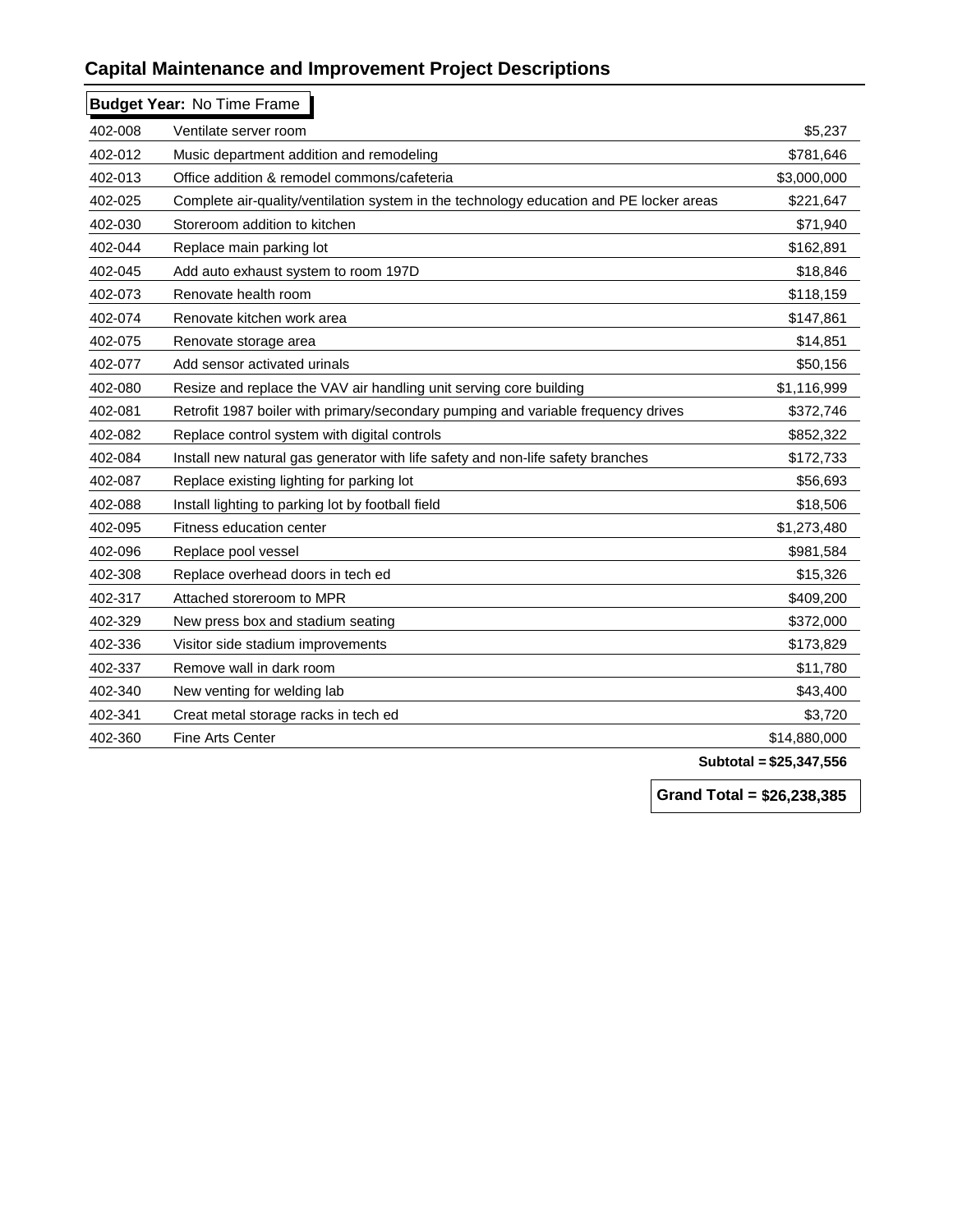| <b>District-Wide</b> |                               |                      | <b>Projected Cost</b> |
|----------------------|-------------------------------|----------------------|-----------------------|
|                      | <b>Budget Year: 2023/2024</b> |                      |                       |
| 800-605              | Paving                        |                      | \$31,000              |
| 800-606              | A/E consulting                |                      | \$31,000              |
| 800-607              | Environmental testing         |                      | \$31,000              |
|                      |                               | Subtotal $=$         | \$93,000              |
|                      | <b>Budget Year: 2024/2025</b> |                      |                       |
| 800-608              | Paving                        |                      | \$31,000              |
| 800-609              | A/E consulting                |                      | \$31,000              |
| 800-610              | Environmental testing         |                      | \$31,000              |
|                      |                               | Subtotal $=$         | \$93,000              |
|                      | <b>Budget Year: 2025/2026</b> |                      |                       |
| 800-611              | Paving                        |                      | \$31,000              |
| 800-612              | A/E consulting                |                      | \$31,000              |
| 800-613              | Environmental testing         |                      | \$31,000              |
|                      |                               | Subtotal =           | \$93,000              |
|                      | <b>Budget Year: 2026/2027</b> |                      |                       |
| 800-614              | Paving                        |                      | \$31,000              |
| 800-615              | A/E Consulting                |                      | \$31,000              |
| 800-616              | <b>Environmental Testing</b>  |                      | \$31,000              |
|                      |                               | Subtotal =           | \$93,000              |
|                      |                               | <b>Grand Total =</b> | \$372,000             |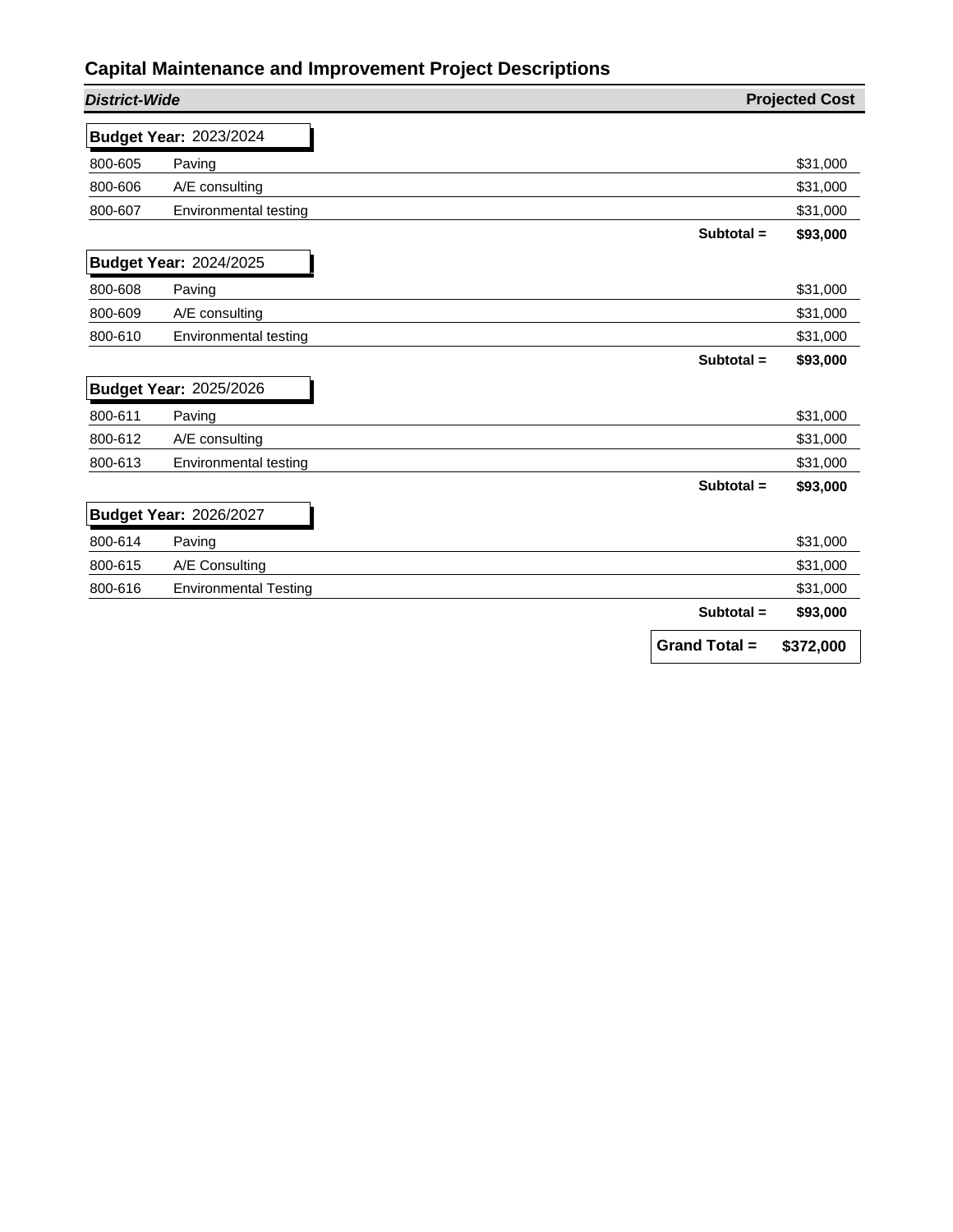|         | <b>Hogan Administrative Center</b>                                        | <b>Projected Cost</b> |
|---------|---------------------------------------------------------------------------|-----------------------|
|         | <b>Budget Year: No Time Frame</b>                                         |                       |
| 805-012 | Add acoustical panels to board area                                       | \$4,299               |
| 805-019 | Replace fencing on north field                                            | \$30,839              |
| 805-021 | Voting and cue system (BOE-Phase 3)                                       | \$31,657              |
| 805-022 | Replace ceiling and lighting in room 216                                  | \$12,440              |
| 805-024 | Remodel 2nd floor women's restroom                                        | \$19,997              |
| 805-034 | Reconstruct south parking                                                 | \$110,082             |
| 805-042 | Replace auditorium television system (BOE-Phase 1)                        | \$105,978             |
| 805-043 | Replace auditorium display/control system (BOE- Phase 2)                  | \$89,889              |
| 805-048 | Replace carpet                                                            | \$52,400              |
| 805-053 | Replace unit ventilators in 2nd floor of 1949 addition with rooftop units | \$193,197             |
| 805-054 | Replace broken concrete drive on the east side of the building            | \$11,971              |
| 805-056 | Replace urinal flush tanks with flush valves                              | \$4,169               |
| 805-059 | Improve warehouse truck parking                                           | \$16,773              |
| 805-061 | Replace VCT flooring                                                      | \$13,621              |
| 805-063 | Replace steam boilers and mechanical systems                              | \$2,498,960           |
| 805-065 | Create staff development center                                           | \$62,546              |
| 805-066 | Install on demand hot water heater                                        | \$4,853               |
| 805-300 | Perform comprehensive cornice remediation                                 | \$703,482             |
| 805-301 | Tuck point building                                                       | \$54,560              |
| 805-302 | Replace roof 1 & 5                                                        | \$270,000             |
| 805-315 | Replace auditorium seating                                                | \$69,440              |
| 805-317 | Replace parking lot                                                       | \$400,000             |
| 805-318 | <b>LED lighting</b>                                                       | \$195,920             |
| 805-319 | Replace electrical service                                                | \$155,000             |
| 805-320 | Replace wood doors                                                        | \$96,000              |
| 805-321 | Replace ceilings                                                          | \$124,000             |
| 805-322 | Storefront/window replacement                                             | \$107,880             |
| 805-323 | Exterior door replacement                                                 | \$35,000              |
| 805-324 | Replace above ground galvanized piping with copper                        | \$150,040             |
| 805-325 | Replace sanitary piping with PVC                                          | \$124,000             |
|         |                                                                           | $P - 710$             |

**Subtotal = \$5,748,992**

**Grand Total = \$5,748,992**